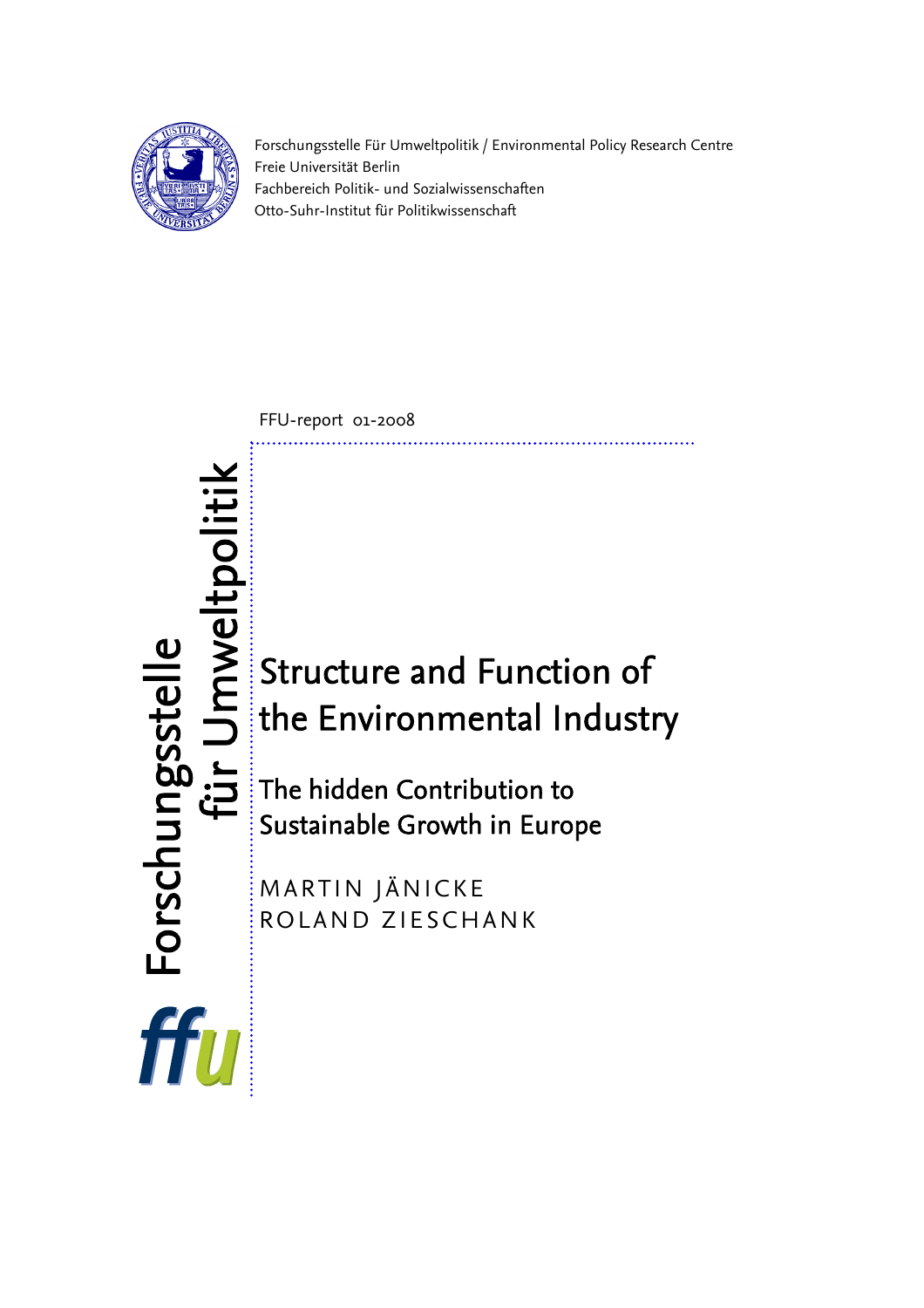A Study sponsored by the Anglo-German-Foundation Research project: "Resource productivity, environmental tax reform and sustainable growth in Europe" (PETRE)

> ISSN 1612-3026 FFU-rep 01-2008

hauptman@zedat.fu-berlin.de zieschan@zedat.fu-berlin.de



**Forschungsstelle Für Umweltpolitik Freie Universität Berlin**  Fachbereich Politik- und Sozialwissenschaften Otto-Suhr-Institut für Politikwissenschaft

Ihnestr. 22 14195 Berlin

> telefon +49-30-838 566 87 fax +49-30-838 566 85 email [ffu@zedat.fu-berlin.de](mailto:ffu@zedat.fu-berlin.de)  internet http://web.fu-berlin.de/ffu/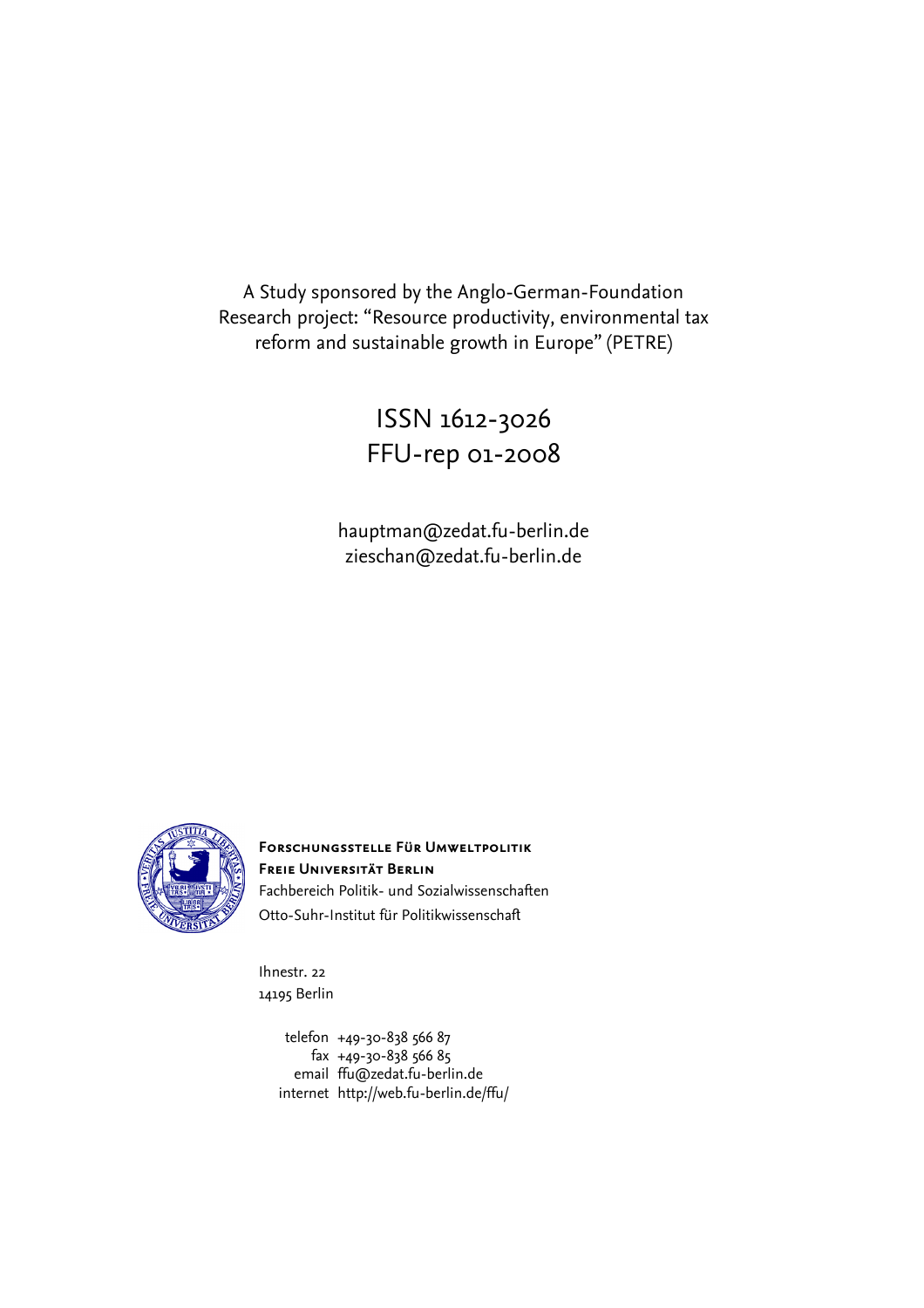Content

|                                                                  | Abstract |                                                                             | $\mathbf 1$ |
|------------------------------------------------------------------|----------|-----------------------------------------------------------------------------|-------------|
|                                                                  |          | Zusammenfassung                                                             | 3           |
|                                                                  |          | 1 Introduction - The New Face of the Environmental Industry                 | 5           |
| 2 Function, Structure and Dynamics of the Environmental industry |          |                                                                             |             |
|                                                                  | 2.1      | The Environmental Industry as Functional Condition of Sustainable<br>Growth | 7           |
|                                                                  | 2.2      | Structure of the Environmental Industry                                     | 8           |
|                                                                  | 2.3      | Dynamic: Environmental Industry, a fast Growing Sector                      | 11          |
|                                                                  |          | 3 Governance                                                                | 15          |
|                                                                  |          | 4 Successful Eco-efficient Innovation: Four Cases (Germany)                 | 16          |
|                                                                  |          | 4.1 Low-Energy Buildings                                                    | 17          |
|                                                                  |          | 4.2 Fuel-efficient Diesel Cars                                              | 19          |
|                                                                  |          | 4.3 Recycling                                                               | 20          |
|                                                                  |          | 4.4 Green Power                                                             | 24          |
|                                                                  |          | 5 Conclusions                                                               | 26          |
|                                                                  |          | References                                                                  | 28          |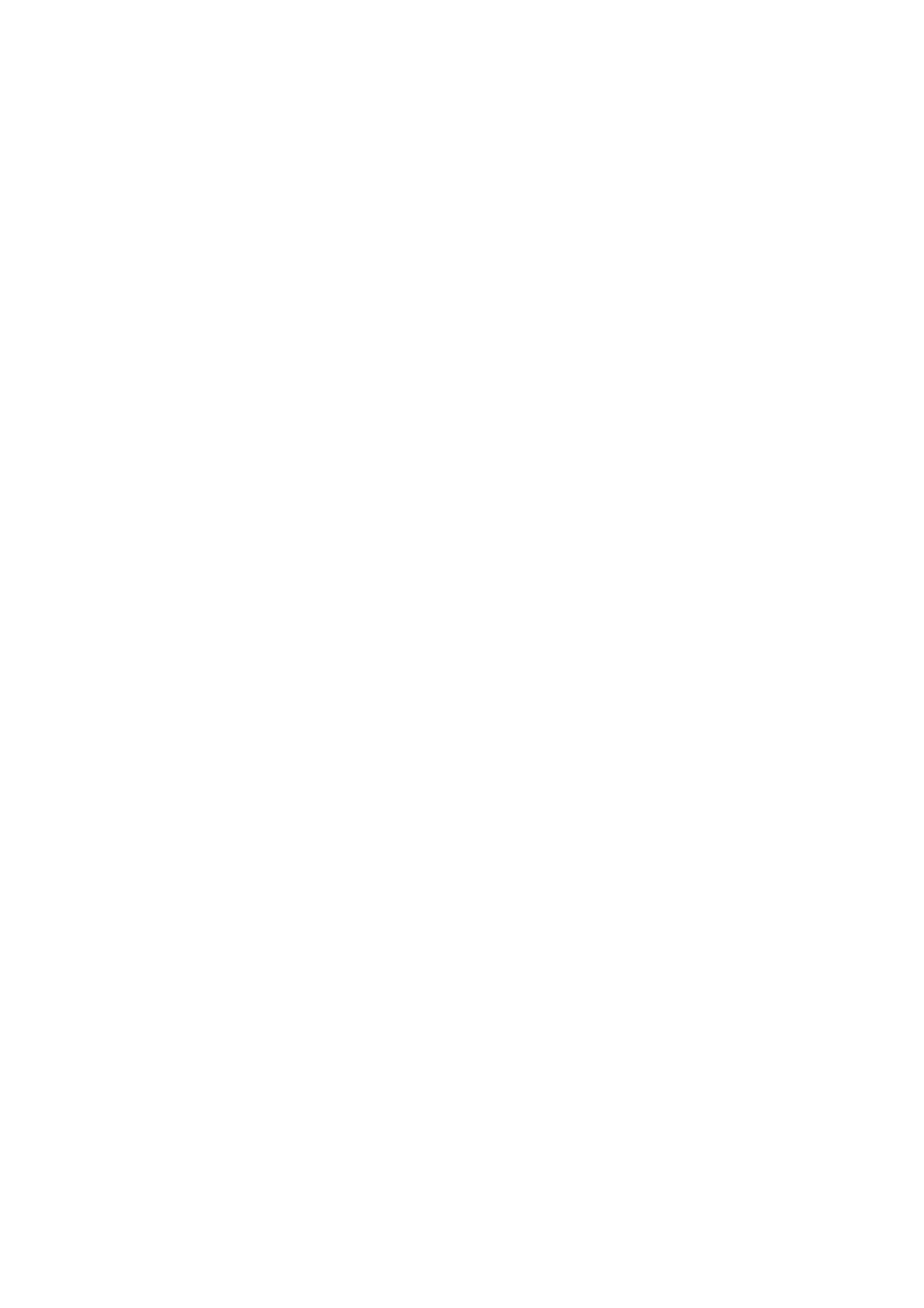## <span id="page-4-0"></span>Abstract

The paper shows the results of a study, which the Environmental Policy Research Centre conducted in the context of the international research project: "Resource productivity, environmental tax reform and sustainable growth in Europe"(PETRE).<sup>1</sup> PETRE is part of the Anglo-German Foundation research policy initiative: Creating sustainable growth in Europe.<sup>[2](#page-4-2)</sup>

The study focuses on the "eco-industry", their function, structure and dynamics in Germany and for Europe. It describes two faces of environmental industry: a more traditional part of end-of-pipe treatment or "pollution management" and the newer, fast growing part of eco-efficiency or "resource management". The study gives a general explanation to this rapid growth. For many reasons ecoefficient innovation is a necessary condition for sustainable industrial growth. The authors come to the conclusion that this industry so far has been underestimated – not least because its dynamic creates big problems as regards statistical definitions. To a large extent this is an "invisible industry". In a second step an explorative analysis of the German environmental industry – the most advanced case in Europe – is done. Four selected parts of the environmental industry are analysed together with the related policies and instruments: Green power, eco construction (low energy buildings), fuel-efficient diesel cars and industrial recycling. The description of co-benefits includes higher employment, innovation and successful export. The explorative study shows the high importance of economic instruments in combination with regulation. The price increase of energy and raw materials plausibly has been important too. However, it cannot explain the specifics of the German success case.

 $\overline{a}$ 

<span id="page-4-1"></span>see http://www.petre.org.uk/papers.htm.

<span id="page-4-2"></span><sup>2</sup> see http://www.agf.org.uk/currentprogramme/CreatingSustainableGrowthInEurope.php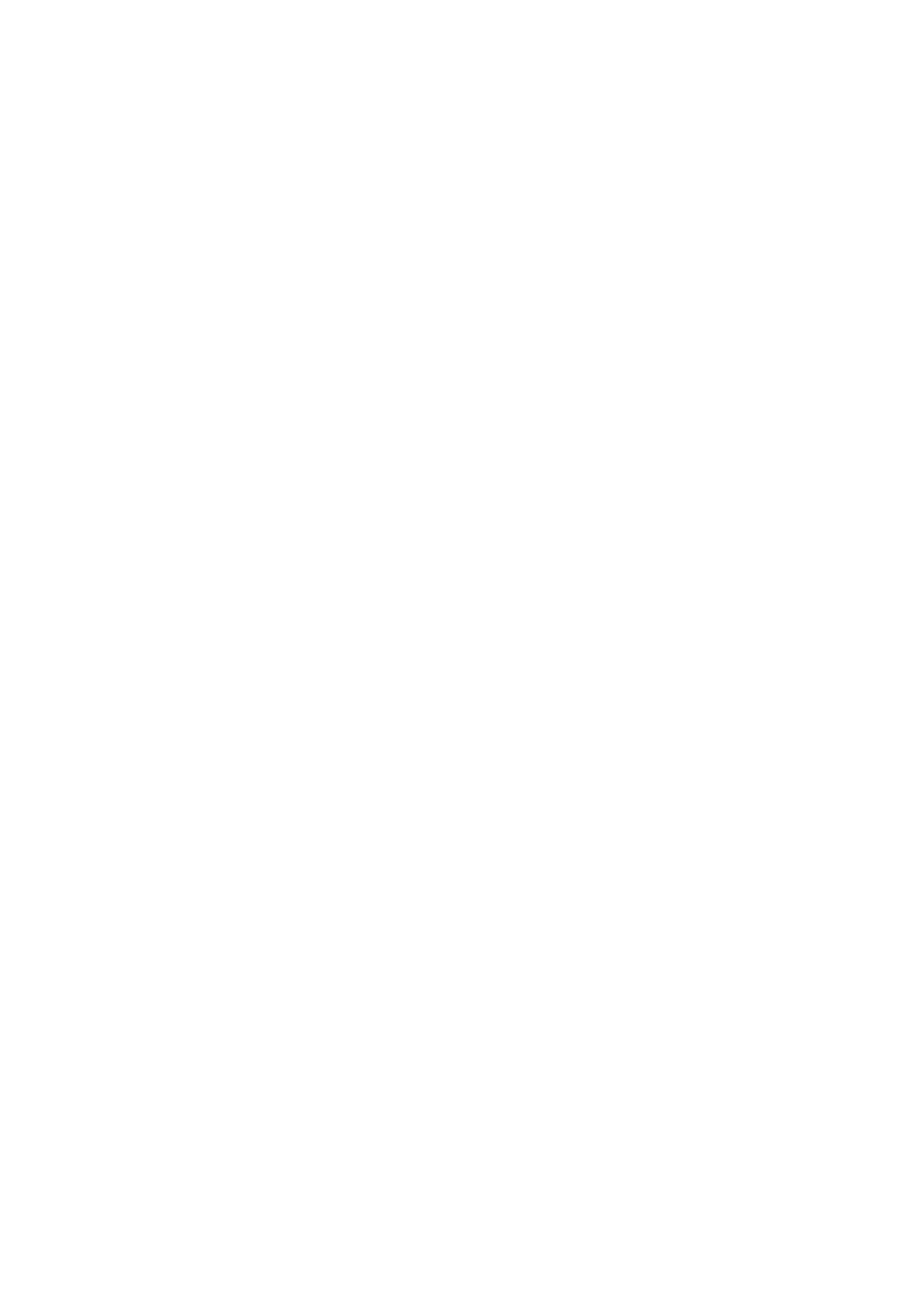#### <span id="page-6-0"></span>Zusammenfassung

Der im wesentlichen explorative Beitrag untersucht die Rolle der "Umweltindustrie" in der EU am Beispiel des Pionierfalls Deutschland. Dabei werden vier Felder erfolgreicher umweltpolitischer Steuerung exemplarisch dargestellt. Im Ergebnis zeigt sich zunächst das doppelte Gesicht dieses Sektors: Anbieter nachgeschalteter Umwelttechnik (end pof pipe) bilden den kleineren, eher stagnierenden Teil dieses "Sektors". Die Bedeutung der "Umweltindustrie" zeigt sich dagegen in dem raschen Wachstum bei den öko-effizienten, also zugleich Ressourcen schonenden Technologien. Die Dynamik dieses Technologiebereichs, der typischerweise auch einen positiven Beitrag zur Produktivitätsentwicklung leistet, macht die Potenziale von "Sustainable Growth" exemplarisch deutlich. Der Beitrag zeigt zugleich, dass die Größe der "Umweltindustrie" deutlich unterschätzt wird und die statistisch bezifferbaren Beiträge erheblich übersteigt. Allein der Klimaschutz hat in Deutschland Investitionen in der Größe von 5% des BIP ausgelöst (2005). Die Erfassungsprobleme sind kein Zufall: Der um sich greifende breite Trend zur Steigerung von Öko-effizienz (mainstreaming) kommt oft nur innerhalb der Unternehmen selbst zur Geltung. Und ob ein Produkt "öko-effizient" ist, hängt von Definitionen ab, die im Prozess der Modernisierung wiederum ihre Bedeutung verändern können.

In den vier Fallbeispielen werden Steuerungsmechanismen untersucht, die ökoeffiziente Technologien begünstigen. Dabei wirken in den letzten Jahren naturgemäß auch die gestiegenen Energie- und Rohstoffpreise. Dies erklärt jedoch nicht die Unterschiede bei dem untersuchten deutschen Fall von Best practice. Das starke Wachstum öko-effizienter Technologien ist offensichtlich politikabhängig (policy-driven). Dabei zeigt sich eine starke allgemeine Bedeutung des Preismechanismus in Verbindung mit spezifischen regulativen Maßnahmen. Der monetäre Mechanismus der Öko-Steuer hat bei der Energieeinsparung von Gebäuden und bei energiesparenden Dieselmotoren offenbar eine höhere Bedeutung gehabt. Bei erneuerbaren Energien hatte das Instrument der Einspeisevergütung die größte Bedeutung. Regulative Maßnahmen standen im Bereich des industriellen Recycling (neben dem Anstieg der Rohstoffpreise) im Vordergrund. Ergänzende Instrumente (die KfZ-Steuer oder Markteinführungshilfen) spielten im Policy mix ebenfalls eine Rolle. Neben den intendierten Umwelteffekten zeigen sich auffällig klare Win-win-Vorteile in allen vier Fällen: Beschäftigungseffekte, Innovationen und Exportvorteile. Insoweit ist der deutsche Fall von Best practice zugleich ein wirtschaftlicher Erfolgsfall, der auf aktiver Umweltpolitik beruht.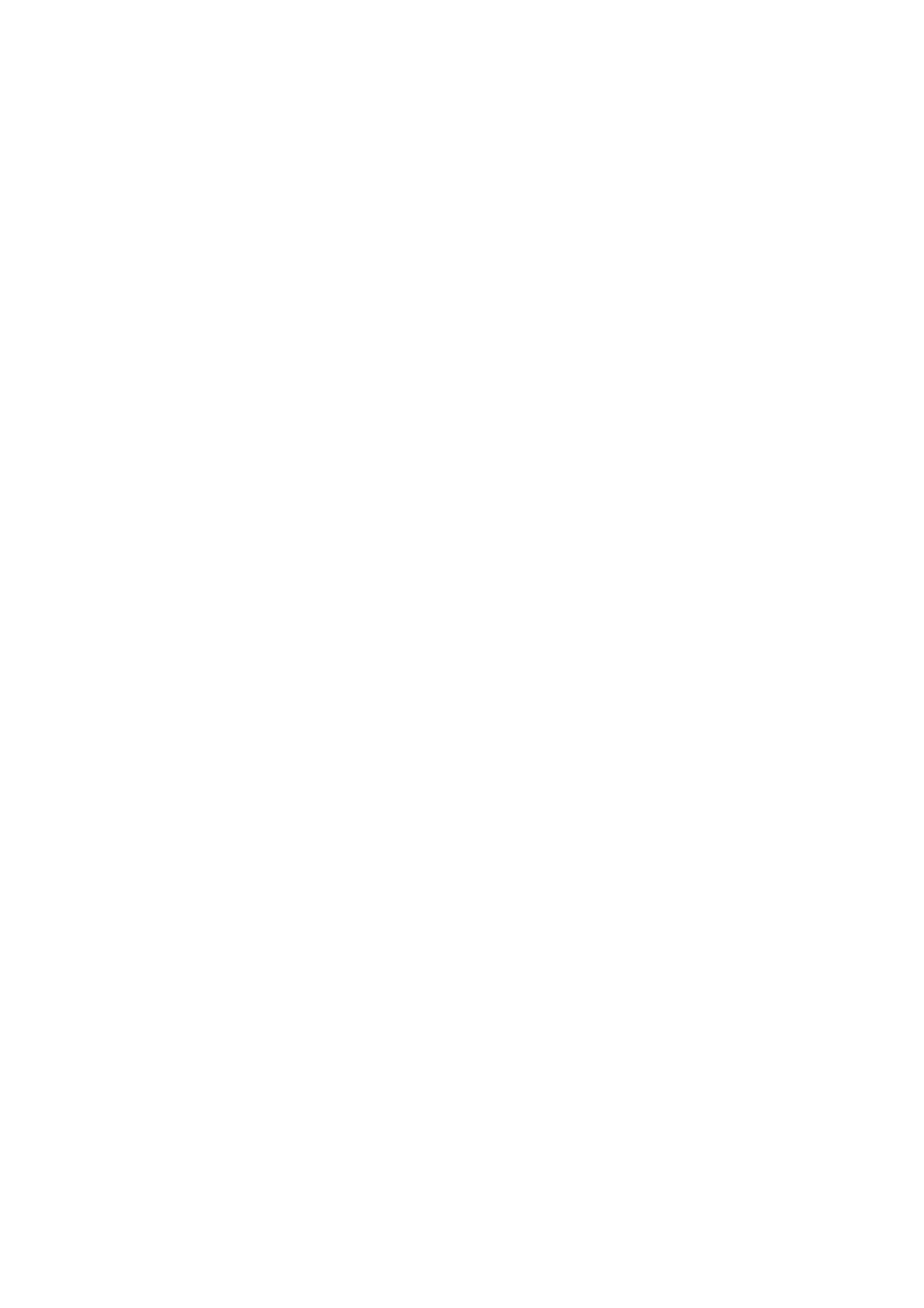# <span id="page-8-0"></span>1 Introduction - The New Face of the Environmental Industry

This chapter tries to clarify the definition, structure, function and trend of the "eco-industry" – now an important sector contributing to sustainable growth in Europe (Ayres / van den Bergh 2005). Its potential for multiple win-win effects will be illustrated in four "best practice" case studies. The chapter includes concepts to define eco-industry and an outline of future trends.

The "Environmental Industry" (EI) has until now been an essentially "invisible industry" in terms of statistics and sectoral analysis. The size depends on the definition, while different approaches seem to be available.

To get a clearer picture we differentiate between two sub-sectors: pollution management and resource management. Another differentiation is between a statistically better operationalised core area like waste management and satellite areas such as "eco-tourism" or "eco-construction" (e.g. where only growth rates of components are available).

The statistical defined part of environmental industry is a fast-growing quasi sector of at least 2.6% GDP in the EU and at least 4% in Germany. This Industry however is being necessarily underestimated in terms of existing statistics. The German case shows that investment in climate-friendly technologies alone amounts to 5% of the GDP (2005). Beyond statistics, the high importance of EI can be shown in terms of functional analysis: The activity of the eco-industry – especially regarding eco-efficient innovations - is a *condition* for sustainable growth because it prevents externality damage costs which in the long run restrict economic growth. This function creates global markets with a long-term perspective. EI therefore also contributes directly to sustainable growth.

The competitiveness of EI can be shown by indicators such as export rates. Whether it is also contributing to the general competitiveness of the national economy is of high interest, but so far difficult to answer.

The environmental industry is essentially policy-driven. Therefore questions of governance play an important role. To assess the impact of environmental policy on economic success variables we will focus on selected cases: renewable energy, eco-construction, fuel-efficient diesel cars and waste management/recycling. "Policy" in our context does not mean only the use of environmental taxes. Environmental policy - especially if it is oriented towards innovation – typically employs a "multi-impulse approach" (Klemmer 1999). But in light of environmental policy analysis it seems highly plausible that environmental taxes or emission trading - together with specific regulation and supportive instruments like labels or networking - provide the most important political incentive to develop new eco-efficient technologies. It can be shown that within the policy mix in Germany the environmental tax has a relevant impact regard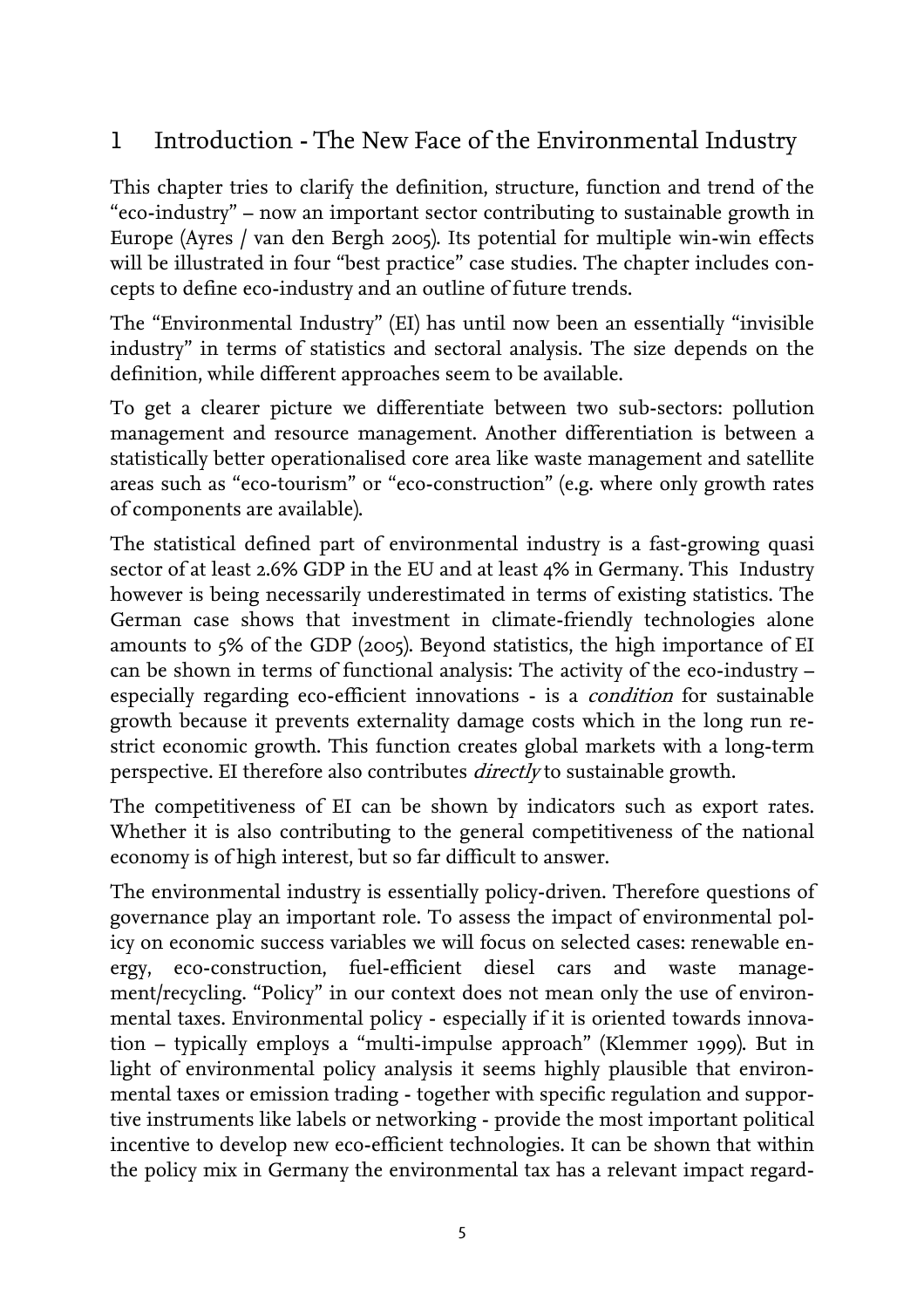ing fuel efficient cars and eco-construction. In case of electricity from renewables there is a clear influence of the change of relative prices (by the feed-in regulation) – together with the rise of prices for fossil energies. In all cases environmental policy is a clear driving force in Germany.

Regarding the environmental impacts of the EI the picture is ambivalent: There are two faces of EI which become visible if we differentiate between the just mentioned sub-class of pollution management - mainly end-of-pipe treatment and resource management including clean(er) technology. Whereas resource management typically intends to influence resource productivity, pollution control mostly has no such influence - or even a negative one. Therefore EI as such gives no reliable explanation. Pollution management has an important impact on specified pollutants, the impact on resource use here being insignificant or even negative. Efficient resource use, on the other hand, sometimes may have lower impacts on specific pollutants but it has impacts on a broader variety of environmental stress factors: from mining to transport, from waste to dissipative losses of all kinds, which are responsible for physical changes of nature and also emissions.

## <span id="page-9-0"></span>2 Function, Structure and Dynamics of the Environmental industry

As "Environmental industry" we define (similar to Eurostat and the OECD) the sum of enterprises that produce marketable goods and services both for traditional additive pollution management ("clean-up" or "end-of-pipe-treatment") and integrated resource management or eco-efficient production and consumption.

The differentiation between pollution management and resource management seems plausible and useful (Ernst & Young 2006). But contrary to Ernst & Young and Eurostat we propose to include "clean(er) technology" into the resource management sector (see also DTI/DEFRA 2006). This revised classification would include all "integrated" environmental technologies into the sub-class of resource management. This also would underline the special character of the clean-up/ end-of pipe-type of environmental technology: As a rule it causes not only additional costs, in most cases it leads also to additional resource use (e. g. the lime input for desulphurization, additional electronic equipments or materials for sound-absorbing barriers). Resource management on the other hand means more efficient resource use and thereby also higher productivity (Meyer et al. 2007). Innovations can take place also in the area of pollution management (clean-up technology). Often they are highly effective as far as special pollutants are concerned. Eco-efficient innovations and resource management typically have a broader scope of environmental effects, as well as being more competitive economically.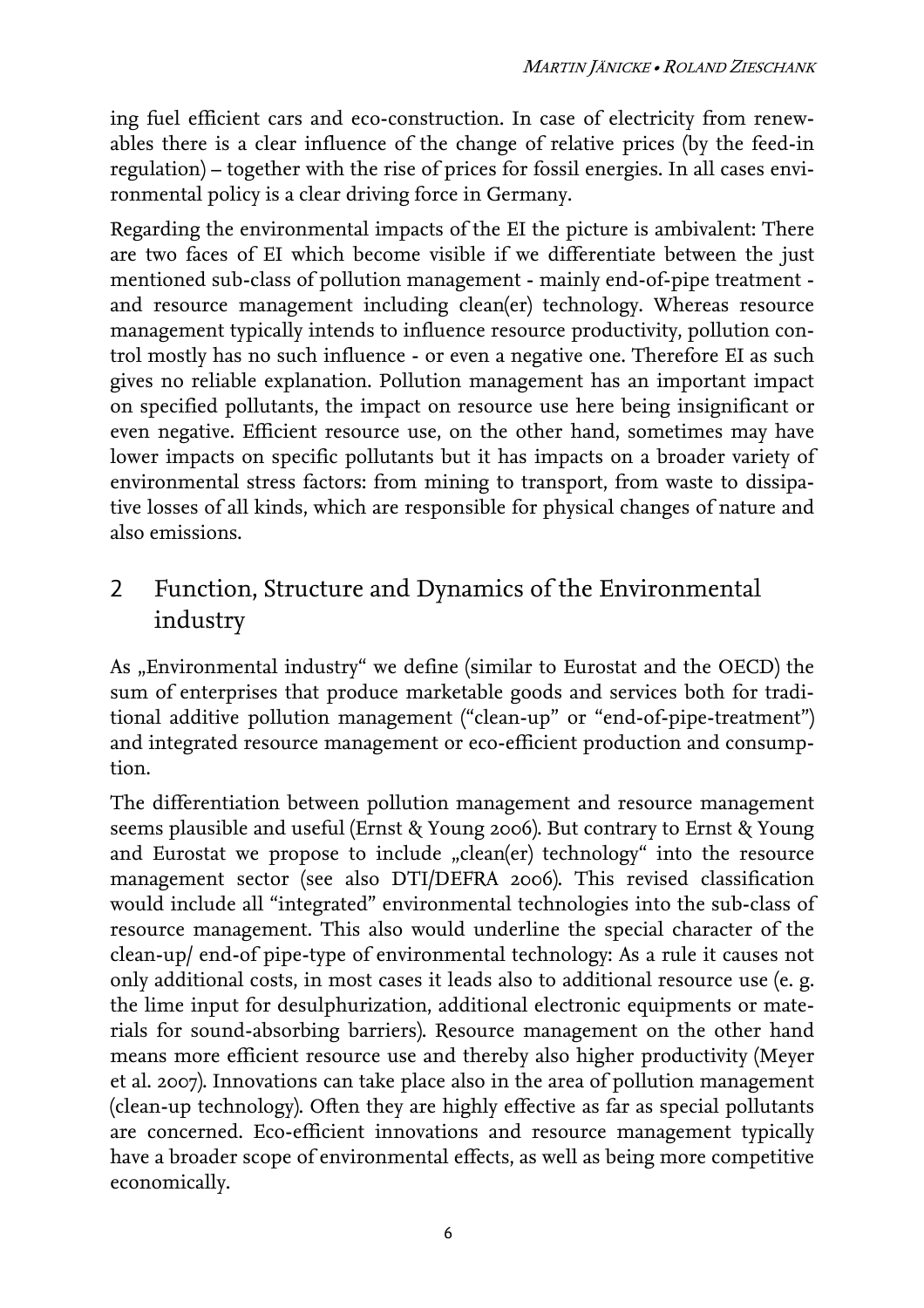# <span id="page-10-0"></span>2.1 The Environmental Industry as Functional Condition of Sustainable Growth

Industrial growth is only possible and sustainable if negative external effects and damage costs are steadily "neutralised" and environmental impacts remain at a constant or decreasing level. This necessitates a permanent reduction of emissions, waste or other negative ecological effects relative to the produced unit of GDP, either by pollution management or resource management. The production and innovation of pollution control technologies and ex ante eco-efficient products or investment goods (including the related services) is so far essentially the function of specialised producers: the environmental industry, which encompasses the green technology division of companies. This quasi sector of the economy, therefore, is the functional prerequisite of sustainable growth. It is a sector producing marketable technical solutions for global environmental needs. The market potential is different from many other products: It is characterised by its global dimensions, a long-term future perspective and a permanent pressure for environmental innovation.

Due to market failures EI is to a high degree policy-driven (Ernst & Young 2006, Jänicke/Jacob 2006). Markets are the most important mechanism to stimulate competitive innovations of clean/cleaner technologies, but their potential comes with qualifications: Markets in general do not have (a) the capability to detect long-term environmental damage, (b) private firms do not have an adequate incentive to develop marketable solutions. Typically markets also are (c) unable to create sufficient demand for such solutions - which need high market penetration to be effective in terms of environmental protection.

Here the constitutional obligations and legitimation mechanisms of democratic government become relevant. The role of public policy is especially important when the pressure for change is high and the rate of technical progress too low (e.g. for climate change). Governments, individually or by concerted action, typically translate environmental threats into regulations. Such policy regulations support the demand for marketable solutions. At the same time they provide standardised information about problems, solutions and the probable reaction of competitors and clients.

The growth of the EI can be primarily explained by this functional necessity of damage prevention which in the past often has manifested itself by ecological crises or political protest (e.g. Japan, USA or Germany). Recent examples are China or Southern Europe. Since the sinks are restricted and the resources are not always available (or characterised by volatile prices) global industrial growth necessitates eco-efficiency at ever higher levels. This causes permanent pressure for environmental innovation (Jänicke 2008). EI, therefore, is not only a fast growing but also a highly innovative sector. According to the British Department of Trade and Industry the EI is highly knowledge-intensive contributing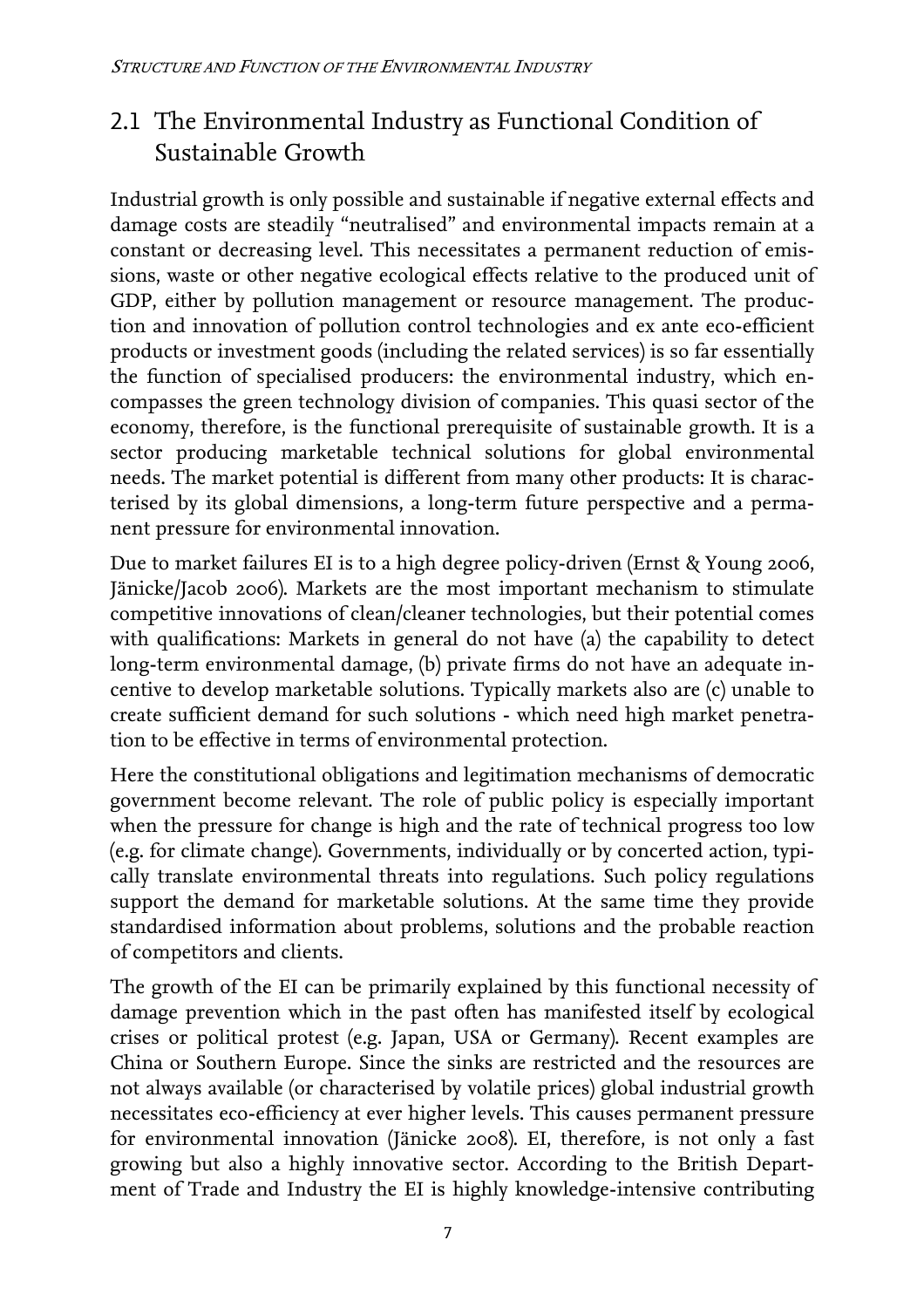more than average to the added value and productivity of the national economy (DTI/DEFRA 2006, 6). Since EI provides marketable solutions not only for governments but also for enterprises facing the risk of environmental regulation or other kinds of pressure this sector may also have a modernising function for the whole economy.

The first function of the EI is to prevent or reduce environmental damage. But there is also a more constructive function especially in highly developed countries to improve environmental conditions. The growing global middle class is characterised by its higher demand for a healthy and "natural" environment.

So far all this is true only for highly developed countries, which play the role of trend-setters for environmental innovations, thereby creating lead markets for environmental innovations (Jacob et al. 2005, Beise/Rennings 2003). Successful export – starting from leading national markets – may be the most plausible test of whether the growth of the sector has a positive impact on sustainable growth in economic terms.

The special characteristics of EI and eco-efficient innovation – global and future market potential, role in the competition for innovation etc. – may explain why the widely predicted regulatory "race to the bottom" did not take place. It should be noted in this context that countries with stricter environmental policies on average are more competitive than others (Esty et al. 2006, Jänicke/Jacob 2006). New findings indicate that countries with innovative environmental technologies prove successful in total factor productivity (the efficiency of production on given capital and labour inputs) and therefore in economic growth (Allianz 2008, 33).

## <span id="page-11-0"></span>2.2 Structure of the Environmental Industry

The "Environmental Industry" (EI, see box 1) has no clear statistical status and is not part of the traditional sectoral system. It has a statistically defined core and a more open marginal area. A certain sectoral identity however can be discerned not only by the kind of output but also by certain sectorally specific activities (e.g. collective lobby activities). For a long time EI was defined as the sum of producers of "end-of-pipe"- technology typically adding clean-up measures to "dirty technologies" (including related services). Instead, EI is now defined by two different functions:

- 1. Pollution Management: *"...sectors that manage mate*rial streams from processes (the techno-sphere) to nature... typically using , end of pipe' technology".
- 2. Resource Management: "sectors that take a more preventive approach to managing material streams from nature to techno-sphere" (Ernst & Young 2006).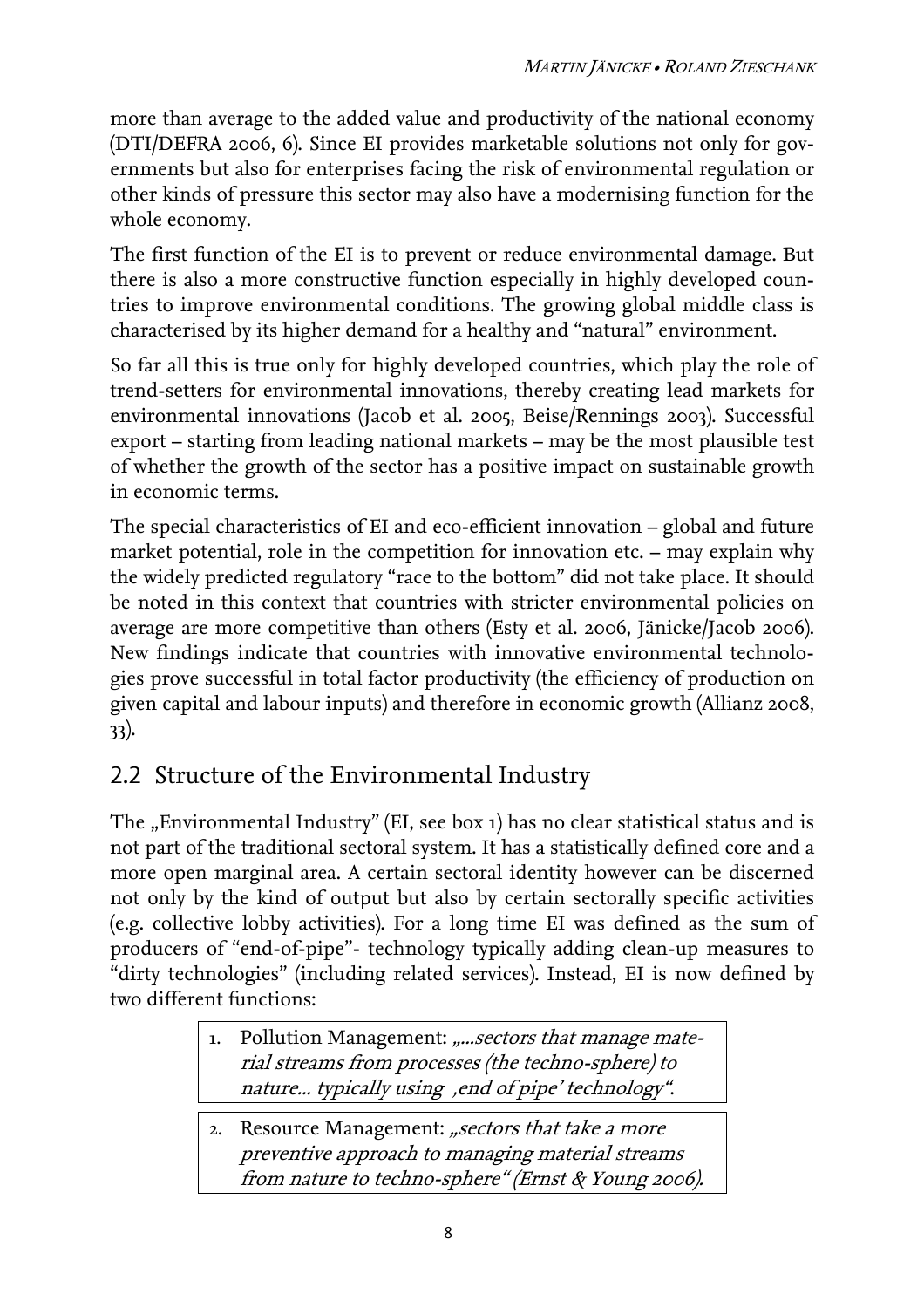In a broad empirical study Ernst & Young described the EU-25 EI as a sector with a turnover of 227 bn.  $\in$  or 2.2% of the GDP (2004), while the figure for EU-15 is only slightly lower: 214.000  $\epsilon$ . (Ernst & Young 2006). If estimations are included – though they are still incomplete - the total turnover is et least 270 bn. $\in$ or 2,6% of the EU-25 GDP (2004) (see Table 1). The EU-25  $,$  full-time job equivalents" are 3,4 million. Germany, France and UK have the largest EI and the highest contribution to foreign trade within the EU (Ernst & Young 2006, see also DTI/DEFRA 2006 and GHK, Cambridge Econometrics, IEEP 2007). According to Roland Berger the size of the German EI (defined as "GreenTech") was 4% of the GDP in 2005 (BMU/ Berger 2006), according to Ernst & Young (2006, 28) it was 3% in 2004. The German Institute for Economic Research (DIW) counted nearly 1,8 million employees in the EI, after a steady increase (UBA 2008). A study of Austria revealed similar results about the size and dynamics of their EI (Köppl 2006).

|                                                       | <b>EU 25</b>      | Germany          | <b>UK</b> |
|-------------------------------------------------------|-------------------|------------------|-----------|
| A) Pollution Management:                              | 82,0              | 26,5             | 4,7       |
| • Waste Water Treatment                               | 52,2              | 19,3             | 1,6       |
| • Air Pollution Control                               | 15,9              | 4,5              | 1,7       |
| • Remediation / Clean Up of Soil / Groundwater        | 5,2               | 1,1              | 0,3       |
| • Noise & Vibration Control                           | 2,0               | 0,4              | 0,1       |
| • Environmental Monitoring / Instrumentation          | 2)<br>$\mathbf 1$ |                  |           |
| • Nature Protection <sup>1)</sup>                     | 5,7               | 1,2              | 1,0       |
| B) Resource Management:                               | 168,5             | 75,3             | 14,8      |
| • Solid Waste Management & Recycling <sup>1)</sup>    | 52,4              | 14,9             | 6,4       |
| • Recycled Materials                                  | 24,3              | 6,8              | 3,5       |
| • Renewable Energy Production                         | 6,1               | 2,2              | $0,4^{2}$ |
| • Water Supply                                        | 45,7              | 11,4             | 4,5       |
| • Eco-construction (estimated)                        | 2)<br>$>40$       | 40 (2005) $^{2}$ |           |
| C) Administration, Management, Research <sup>1)</sup> | 19,8              | 4,4              | 2,0       |
| · General Public Administration                       | 11,5              | 4,4              | 1,6       |
| • Private Environmental Management                    | 5,8               |                  | 0,4       |
| • Environmental Research & Development                | $2,5^{2}$         |                  |           |
|                                                       | > 270,3           | >106,2           | >21,5     |

Table 1: Eco-Industry Turnover EU 25, Germany, UK 2004 (bn.  $\in$ )

Source: Ernst & Young 2006. Own compilation.

1) revised classification,

2) estimations (not included in the total amount of the study) in brackets.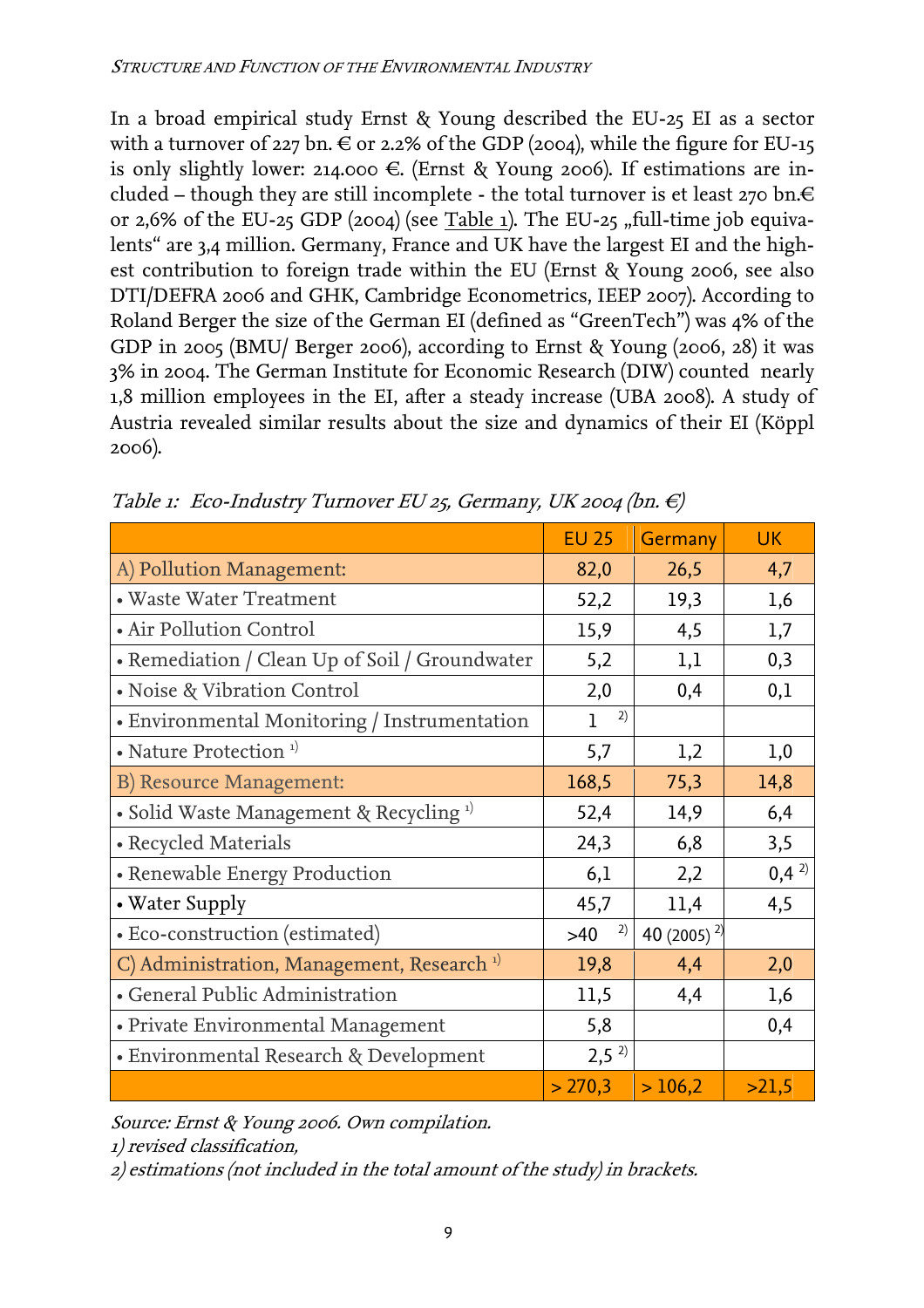Besides the existing problems of statistical classification of the environmental industry, the main difficulty is to define a significant environmental improve-ment.<sup>3</sup>Which kind of cars or buildings is energy efficient enough to be included? This blurring seems to have caused some underestimation of the size of this "sector". Even the remarkable study of Ernst & Young shows this underestimation. Their turnover figure for the British EI is 21,5 bn.  $\in$  (2004). DTI/DEFRA have a significantly higher figure of  $35$  bn.  $\in$  in 2005 (DTI/DEFRA 2006). The figure of the annual turnover of the German EI is 66,2 bn.  $\in$  (Ernst & Young 2006). Roland Berger however has a remarkably higher figure of 150 bn.  $\in$ in the year 2005 (BMU 2007). Some relevant environmental friendly technologies and services are not included in the Ernst & Young calculation, e.g. eco-construction, the EU-wide turnover of which the authors estimated at 40 bn[.](#page-13-1)  $\epsilon^4$ . The figure for renewable energy is by far too low, for Germany it is not 2,2 bn.  $\in$ but 12,3 bn.  $\in$  (in 2004), even higher than the EU figure (6,1 bn.  $\in$ ). Eco-tourism or "green" financing (e.g. in Germany the public "Kreditanstalt für Wiederaufbau" (KfW) or the influential semi-public Deutsche Bundesstiftung Umwelt) are not included as well (Ernst & Young 2006). Bio-products or other specified environmentally friendly products (e.g. energy-efficient "Top Runner"-products) are not visibly accounted for in the statistics. This leads to underestimation. The inclusion of just "eco-construction" would increase the weight of the EI to 2,6% of the EU-25 GDP. However, the growth of eco-efficient technologies seems to be rather high especially in some fields where operationalized definitions are difficult or so far lacking.

The problem of underestimation becomes clear if we take a recent study on the investment in German climate policy into account. It shows, that the investment in climate protection alone amounts to  $95$  bn.  $\in$  or  $5\%$  of the GDP (2005). If the recent additional policy package is included, 30 bn.  $\in$  or 1,5% of GDP must be added. The resulting energy saving effect, by the way, results in a net surplus of several billion € (Jochem/Jaeger et al. 2008, see also UBA 2007, McKinsey 2007).

Table 1 shows the different parts of the EI according to the classification of Ernst & Young and their EU-25 turnover in 2004. The available figures for Germany and the UK are added. The classification has been revised as follows: "Solid waste management and recycling" has been added to the "resource management" part and "nature protection" to the traditional pollution management" part (both seems to be highly plausible). Estimates of turnover have been added where available (and mentioned in the EU study). Administration, management and research have been taken into a separate class, because they have to

<span id="page-13-0"></span> $^3$  In terms of environmental *quality.* Relating to environmental pressure, some correlations could be identified, see Miltner 2008.

<span id="page-13-1"></span><sup>4</sup> This is now equivalent to the German investment in energy-efficient buildings in 2005 (Jochem/ Jaeger et.al. 2008).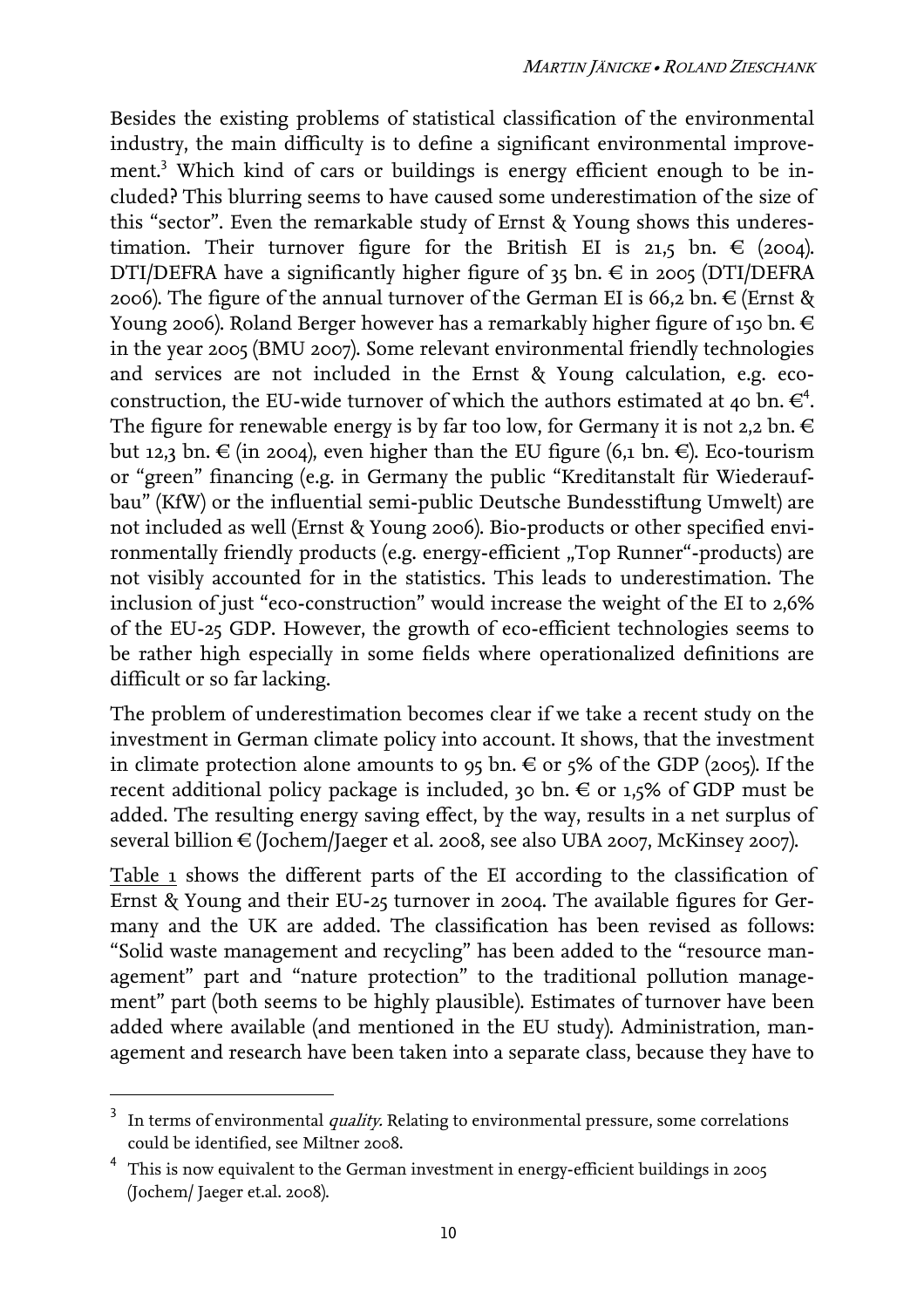do with both the pollution management and resource management (before they were included in the clean-up sector). Finally, additional parts of "environmental industry" are mentioned, which are not (or not fully) included in the calculation of Ernst & Young.

This makes clear that:

- The environmental industry has two faces: traditional pollution control and resource management, the latter being the larger part if we use a more plausible systematic classification, putting e.g. waste management and recycling in the resource management part. Also a recent study on seven OECD countries using a similar dual classification comes to the conclusion that "cleaner production" today has a larger market share than the "end-of-pipe" sub-group (Frondel et al. 2007, see also DTI/DEFRA 2006).
- The total calculable turnover of the EU-25 EI is clearly higher than the study shows (at least 270 bn.  $\in$  instead of 227 bn  $\in$ ). Figures for renewable energy, for example, are too low, others are not included. The EI is larger if sub-groups are included which are less "visible" in terms of statistics.
- Taking this into account it is highly probable that the EU-25 EI (2004) is a remarkable industry of not less than 2.6% of the GNP.
- There is however a relevant part left if eco-efficiency is becoming a general trend for the whole industry and within enterprises. A general mainstreaming of eco-efficiency could finally make the search for a special environmental industry obsolete.
- Within the new defined environmental industry it is the part of resource efficient (not end-of-pipe) technologies which is characterised by high growth.

# <span id="page-14-0"></span>2.3 Dynamic: Environmental Industry, a fast Growing Sector

The real growth of the European EI between 1999 and 2004 was 7% (Ernst & Young 2006). Parts of the EI have a much higher growth. According to Roland Berger the annual real growth of the German EI could be about 8% up to 2030. The turnover of this "sector" was 150  $\in$  bn. in 2005. His estimated share of GDP was 4% and could rise to 16% or € 1.000 bn. in 2030 (BMU/ Roland Berger 2007). In the UK the EI increased – partly due to the inclusion of new statistical subclasses (see Table 2) – from 15 bn. BP in 2000 to 24 bn. BP in 2005 (35,3 bn.  $\in$ ). UK average annual growth between 2000-05 was about 7%.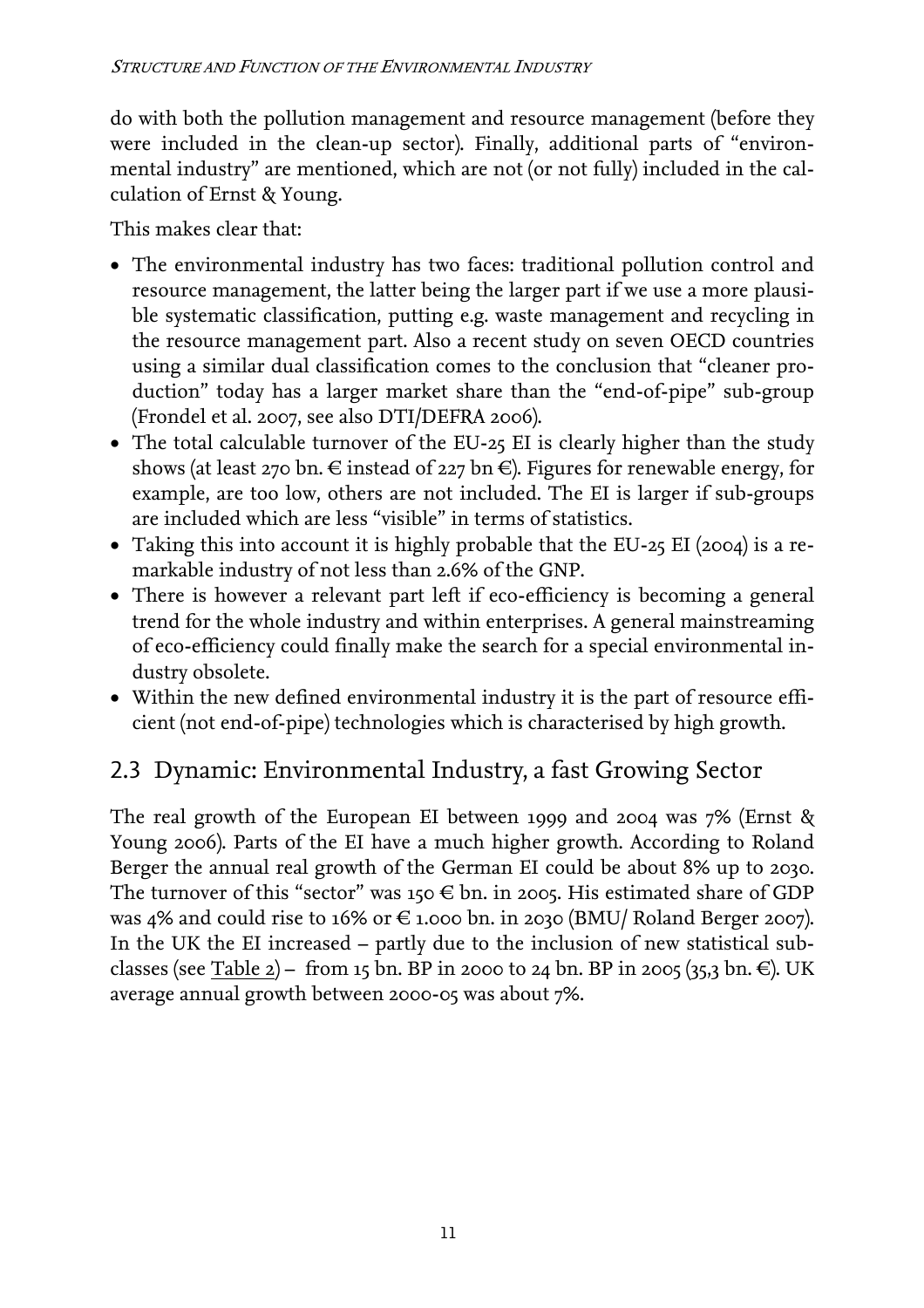| <b>Sector</b>                                    | 2000*        | 2005**       | <b>Sector</b>                           | $2004**$         |
|--------------------------------------------------|--------------|--------------|-----------------------------------------|------------------|
| Water & wastewater treatment<br>Waste management | 7334<br>4600 | 9400<br>8100 | Water industry<br>provision of services | 50,000<br>28,000 |
| Env. consultancy services                        | 600          | 1230         | sewage                                  | 22,000           |
| Air pollution control                            | 907          | 583          | Waste management                        | 69,000           |
| Other                                            | 523          | 523          | collection                              | 52,000           |
| Contaminated land remediation                    | 638          | 494          | recycling                               | 17,000           |
| Cleaner technology & processes                   |              | 177          |                                         |                  |
| Noise & vibration control                        | 77           | 369          |                                         |                  |
| Renewable energy                                 | 200          | 290          | Renewable energy                        | 6,370            |
| Env. monitoring & instrument.                    | 100          | 189          |                                         |                  |
| Marine pollution control                         |              | 22           |                                         |                  |
| Research & development                           |              |              |                                         |                  |
| Energy management                                |              | 2648         |                                         |                  |
| Total                                            | 14979        | 24025        |                                         |                  |
|                                                  |              |              |                                         |                  |

Table 2: Turnover (million  $\hat{L}$ ) and employment in the eco-industry in the UK

\* Source: 'Global Environmental Markets and the UK Environmental Industry', DTI and DEFRA 2002

\*\* Source: 'Emerging markets in the environmental sector', UKCEED for DTI and DEFRA 2006

The slow growth of the employment in the German EI in recent years is due in large part to the fact that the calculation relies mainly on traditional and in the meanwhile slow growing end-of-pipe technologies (see Figure 1).

Figure 1: Employment in the German Environmental Industry (in 1000)



Source: Own compilation; BMU 2008

The growth of employment in the sector of eco-efficient technologies ("Green-Tech") is significantly higher, renewable energy having the highest growth rates (Figure 2). In 2007 the sector provided 249.000 jobs (in 2004: 160.000, BMU 2008).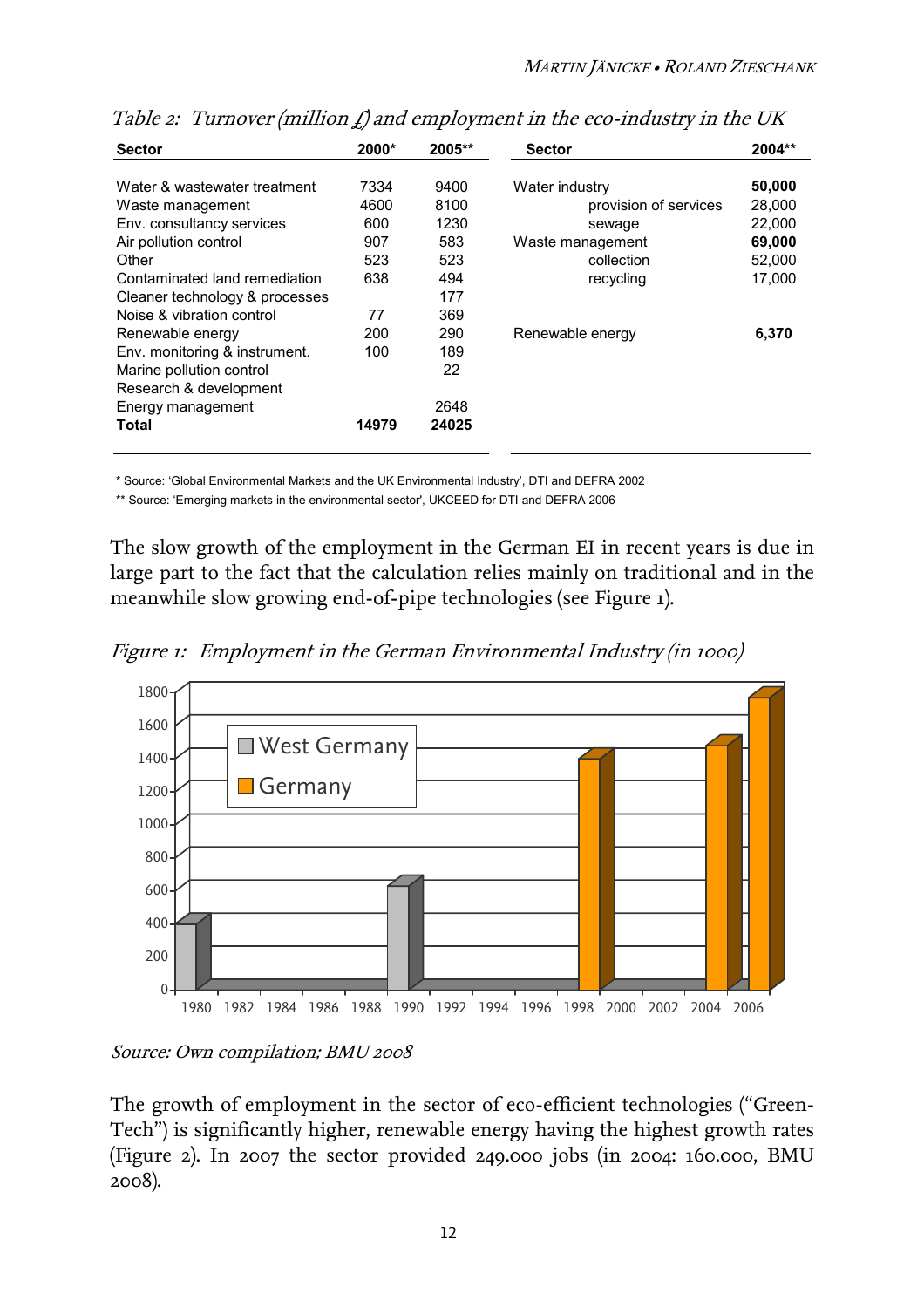

Figure 2: Employment in the German Renewable Energy Sector 1998-2007

A survey of 1 500 German firms producing environmental technology and services provided the following picture (Table 3) of this industry, here being titled as "GreenTech" industry:

|                          | <b>German Share</b><br>of GreenTech<br>World market | Annual Turn-<br>over Growth<br>2004-2006 | <b>Expected Annual</b><br>Turnover<br>Growth $2007 - 09$ |
|--------------------------|-----------------------------------------------------|------------------------------------------|----------------------------------------------------------|
| Environmental friendly   |                                                     |                                          |                                                          |
| energy supply            | 30%                                                 | 30%                                      | 27%                                                      |
| Energy efficiency        | 10 %                                                | 21%                                      | 22%                                                      |
| Material efficiency      | 5%                                                  | 11%                                      | 17%                                                      |
| Recycling                | 25%                                                 | 13%                                      | 11%                                                      |
| Sustainable water supply | 5%                                                  | 12%                                      | 15%                                                      |
| Sustainable mobility     | 20 %                                                | 29 %                                     | 20%                                                      |

Table 3: Structure and Growth of the German "GreenTech" Industry

Source: BMU 2007, p. 3 and 14 (Roland Berger)

Source: BMU 2008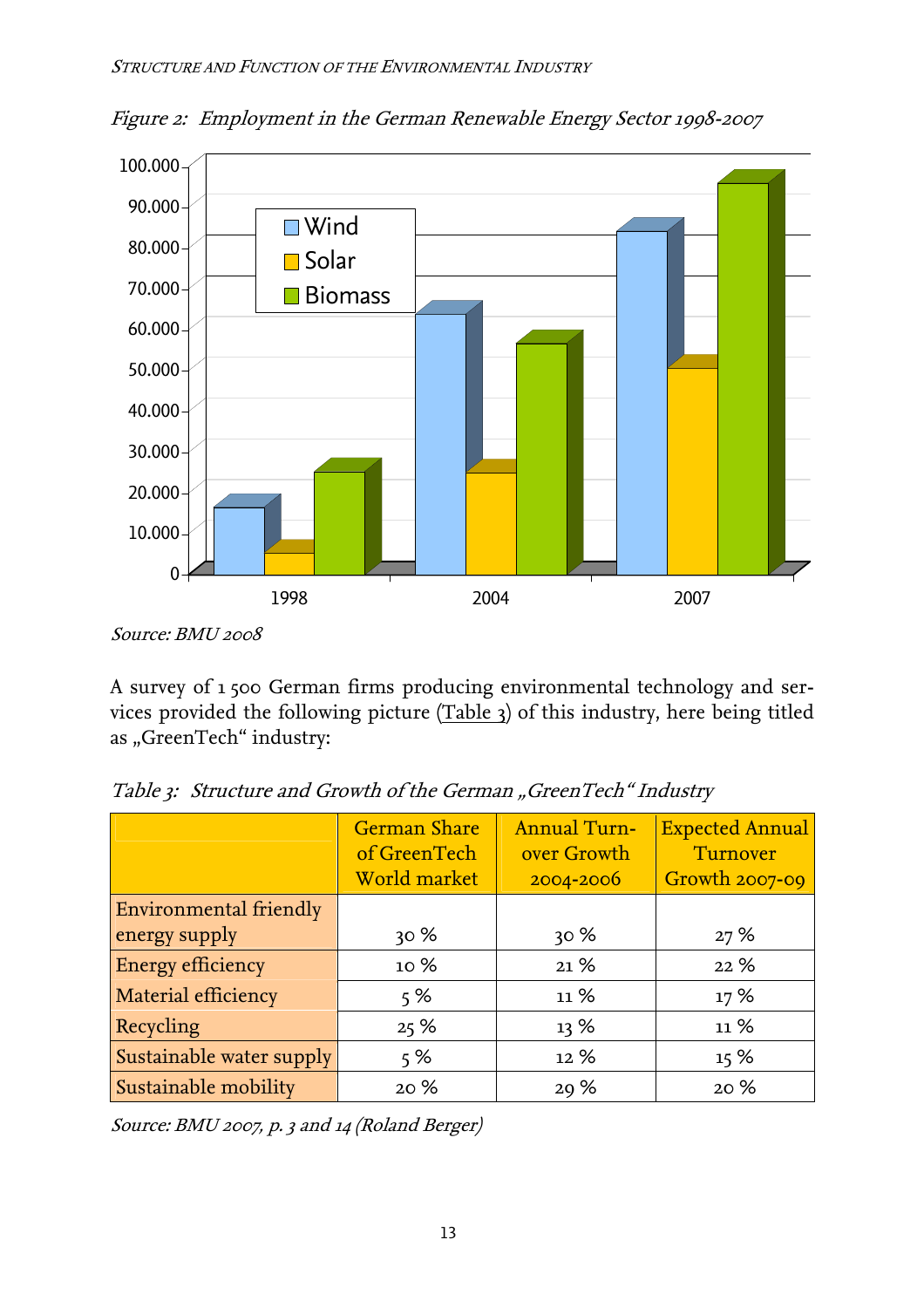Again the high importance of the special resource management part becomes visible. The growth dynamics here are especially high. In Germany it is clearly higher than the growth of the pollution sector, which is confronted with decreased domestic demand and is successful only as an export sector. We can plausibly assume that the growth of the resource management sector is higher also in other highly developed countries where domestic markets for clean-up technologies tend to stabilise (or even decrease). The world market of resourceefficient technologies is rapidly expanding. As companies often benefit directly from the cost-saving potential of production-integrated environmental technologies, related innovations are set to gain enormously in importance worldwide (Allianz 2008, 30). Germany – together with other European countries and especially the U.K. – here has a strong export position (see ADAME 2007).

A significant additional driving factor seems to be the volatile prices of resources: A survey of German companies on the strategic relevance of aspects due to the 'Global Change' revealed that more than 80% of the companies fear resource scarcity (Biebeler et.al. 2008, 14-26).

Table 4: Annual Growth Rates of Selected Eco-efficient Technologies in Germany 2005-2007

| $\bullet$ PV:     | 50%              |
|-------------------|------------------|
| • Heat pumps:     | 44 % (2005/6)    |
| • Biogas power:   | 37%              |
| • Bio diesel:     | $21,6%$ (2005/6) |
| • Wind energy:    | 19%              |
| • Passive houses: | 10%              |
| • Bio Food:       | $15 - 16$ %      |
| • Contracting:    | about $15%$      |
|                   |                  |

Source: Own compilation, BEE, KfW, BMU 2008

The high growth of resource management technologies and the different growth of pollution control is highlighted if we take a snapshot of the present real turnover growth of selected eco-efficient technology in Germany (Table 4). This has to be compared with the constant demand for pollution control technology: The public, private and expenditures of privatized public companies for pollution control together remained stable in Germany between 1994 and 2004 (33,9 m.  $\in$ compared to 34,4 m.  $\in$ , Statistisches Bundesamt 2007, 15).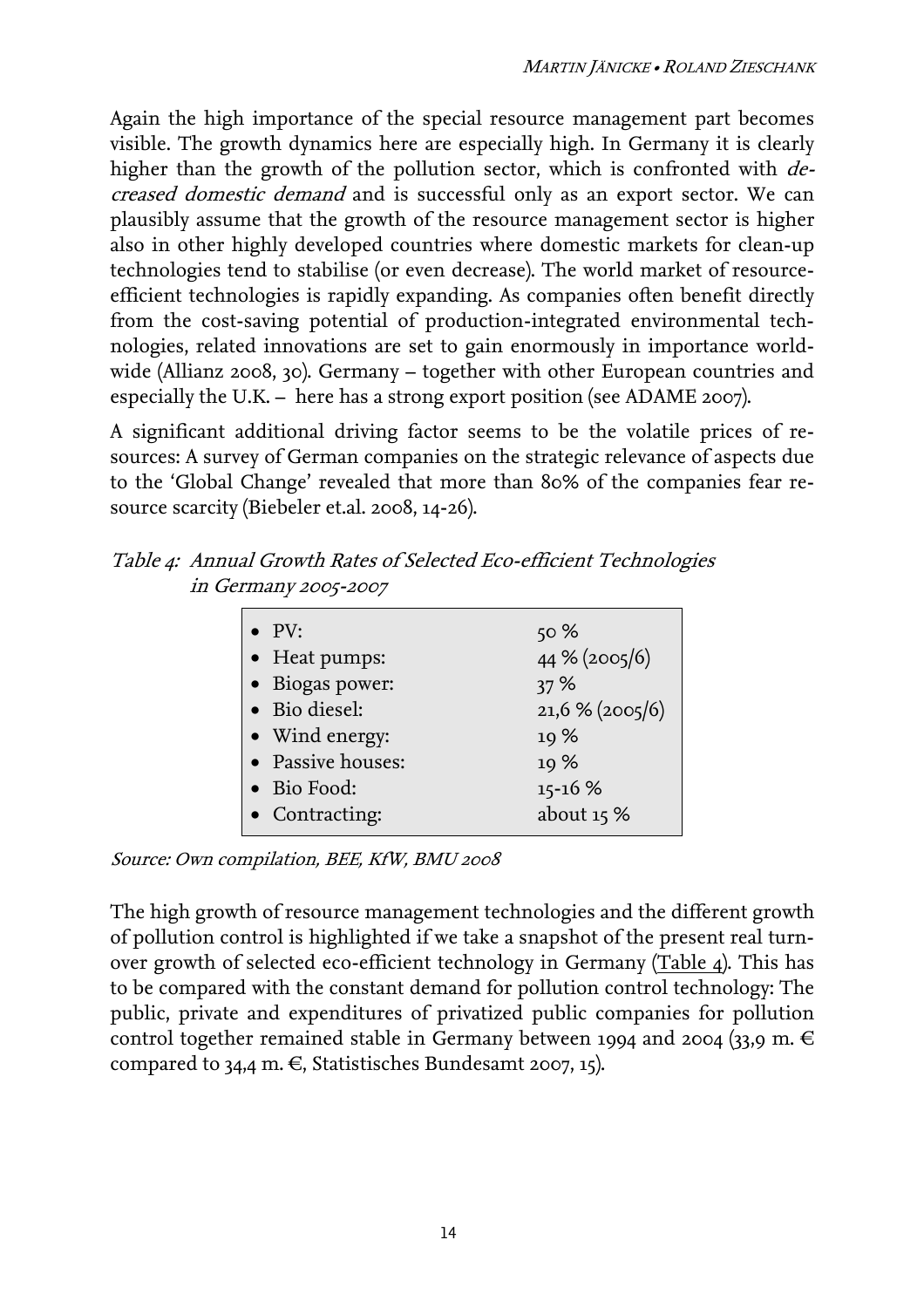|  |  | Table 5: Global Annual Growth of selected Environmental Technologies |  |  |
|--|--|----------------------------------------------------------------------|--|--|
|--|--|----------------------------------------------------------------------|--|--|

| • PV (grid-connected capacity, 2005-07):<br>• Investment in renewable energies (2005-07):<br>• Wind energy (capacity) (2005-07): | 49 %<br>32 %<br>26 % |  |
|----------------------------------------------------------------------------------------------------------------------------------|----------------------|--|
| Expected:                                                                                                                        |                      |  |
| • Bio plastics (forecast 2005-20):                                                                                               | 22%                  |  |
| • Hybrid cars (- 2020):                                                                                                          | 22%                  |  |
| $\bullet$ Bio diesel (- 2020):                                                                                                   | 20%                  |  |
| • Automatic waste separation (- 2020):                                                                                           | 15%                  |  |
| • Decentral water management (- 2020):                                                                                           | 15%                  |  |

Source: Roland Berger 2007, REN21 2007

Energy-efficient measures and innovations will therefore gain the position of a key strategy for sustainable growth in Europe: A cross-sectional analysis of economic performance in 15 EU-countries points out: Investing in more productive and hence more economic use of energy is a driving factor for economic growth (Allianz 2008,31). Calculations on the return of investment on a global scale have shown, that - with an average internal rate of return of 17 % - the annual investment of 170 billion \$ could result in savings of up to 900 billion \$ annually by 2020 (McKinsey Global Institute 2008,.7-8). In addition the costs for otherwise presumably required new power plants could be avoided. (At a micro-economic level however energy-efficient investments will bear costs as well as benefits, depending on the sector, company or policy instrument, see also Jochem/Jaeger et al. 2008, 27).

#### <span id="page-18-0"></span>3 Governance

In the following section we analyse the relationship between regulation and the growth of the Eco-industry. After a general introduction we will look at four selected best practice cases regarding environmental policy, growth and innovation.

"Compliance with policy objectives and legal requirements set by EU and national authorities will be the main drivers of eco-industry growth in the near future" (Ernst & Young 2006, p. 48). If this is true, then the question of governance arises. In a recent publication we have argued (Jänicke 2008), that an environmental innovation is best supported under the following conditions:

- clear, demanding and calculable goals
- hybrid instrumentation: economic instruments (like eco tax reforms and/or emission trading) to stimulate a *general tendency* ("Tendenzsteuerung") and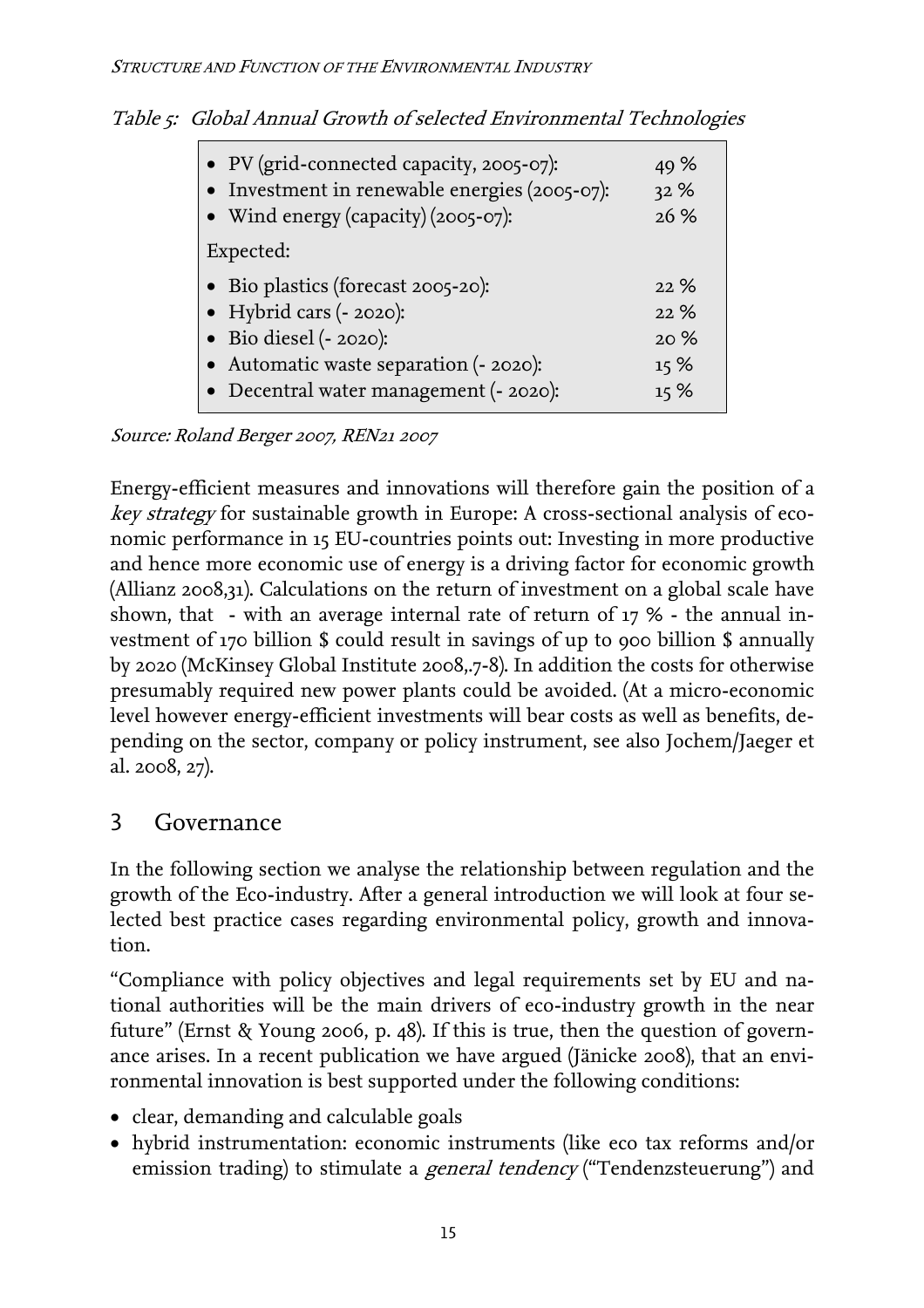specific "detail regulation" ("Fine-tuning", "Detailsteuerung") to use specific innovation potentials which otherwise will not be fully mobilised

• a policy mix supporting all phases of the innovation process and providing additional supporting instruments (e.g. labelling or networking of all kinds).

Therefore financial instruments like environmental tax reform (ETR), together with specific regulation (e.g. the Japanese Top-Runner-Programme), is regarded as the most effective approach for environmental innovations. Ekins and Venn (2006) have shown the importance of both instruments in a comparative study. Not least the technological effects of high energy prices in the 1970s and today have confirmed the significant role of the price mechanism. However, it is not easy to find data reliable enough to prove the plausible relationship between changes in relative prices and the growth of EI in general. Again it is the two faces of EI that create the difficulty.

Therefore, the differentiation between pollution management and resource management becomes essential. As mentioned above there is no plausible positive relationship between resource prices or taxes and the growth of traditional clean-up technologies. However, the correlation between resource prices and resource management (or eco efficiency) is highly plausible.

Changes in (relative) resource prices can be effected both by market mechanisms and by government intervention. Government intervention can function as positive incentive (subsidies, or feed-in tariffs) or as negative incentive (taxes, emission trade). Positive incentives give support to a specific innovation. Negative incentives like taxes create economic pressure for innovation in a certain field of technology. Their advantage is the openness of the field of innovation and the public revenue. But both kinds of intervention change the relative prices, which has steering effects. In our context we focus on the steering effect of changing relative prices, irrespective of their causes (positive/negative government intervention, market mechanism). This is necessary because the steering (and innovation) effect of, for example, the rising price of oil cannot be ignored.

However, rising oil (or raw material) prices are not specific for Germany. Therefore they cannot explain the differences of the chosen case of best practice. A country study therefore seems legitimate.

In the following part we illustrate the broad spectrum of influences supporting eco-efficient innovation and the growth in the eco-industry. Policy regulation and a price mechanism are clearly essential. But the policy mix is different from case to case.

# <span id="page-19-0"></span>4 Successful Eco-efficient Innovation: Four Cases (Germany)

Four selected best practice cases of eco-efficient innovation in Germany will be sketched in this section to illustrate the win-win potential and the role of policy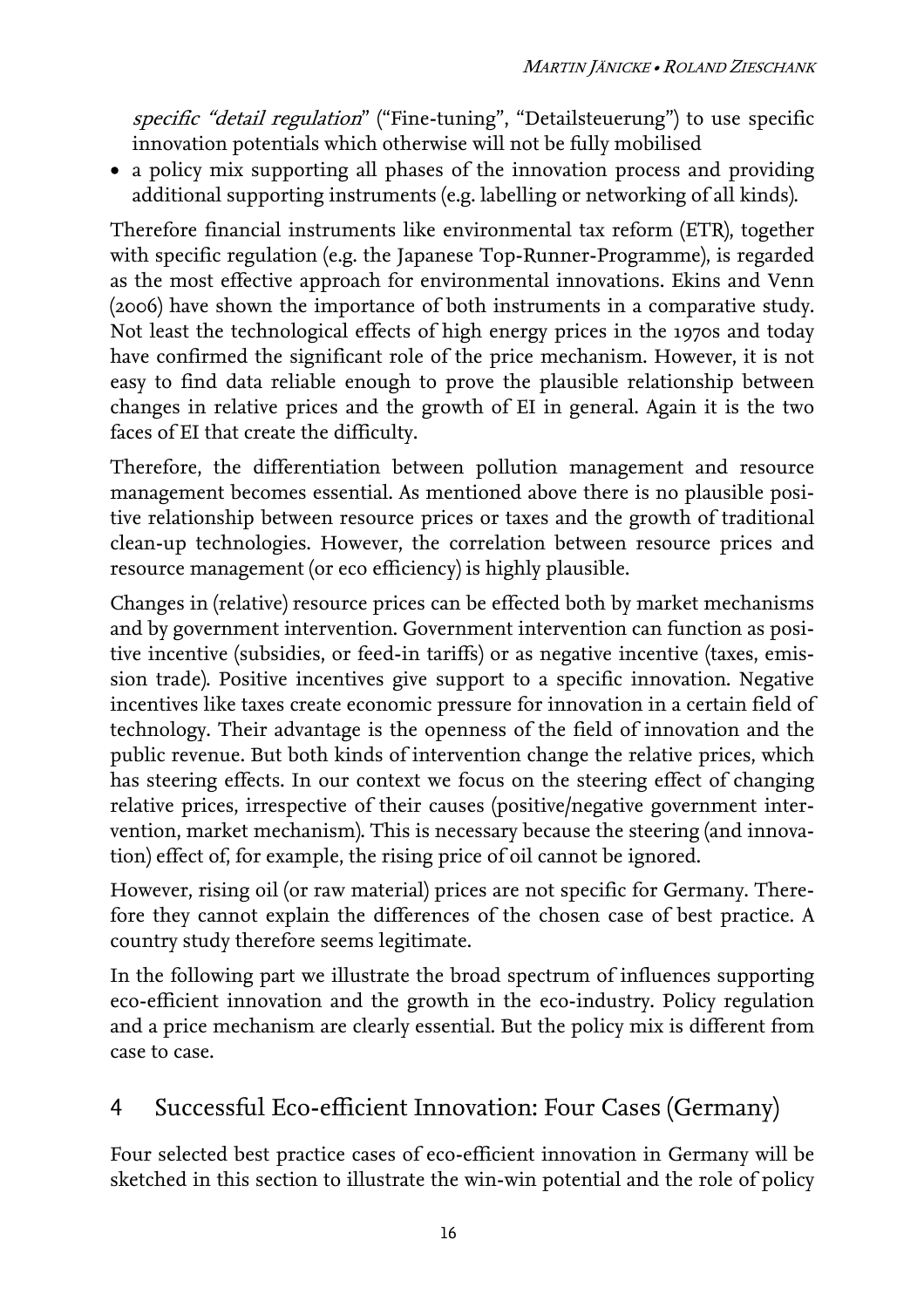intervention. We will look at the policy-mix and the price mechanism but also at the outcomes and impacts – the potential co-benefits - of ambitious environmental policy measures. The German eco tax has contributed to innovation and growth in the field of  $\langle 1 \rangle$  low-energy buildings and  $\langle 2 \rangle$  fuel-efficient diesel cars (Jacob et al. 2005). In both cases additional supporting instruments came into effect: Energy minimum performance standards for buildings together with subsidies for energy-saving investments and a tax differentiation for new fuelefficient cars were additional instruments in the policy mix. (3) Recycling is dominated by regulation but in the case of industrial recycling the rapid increase of material prices has also stimulated more efficient solutions. Finally we describe the case of  $\Delta$  renewable energies, where financial mechanisms – here subsidies as feed-in-tariffs – have caused a rapid modernisation. Again, a policy mix with additional instruments was relevant. We also will have a look at factors like export, job creation and of course the environmental impacts (see Table 6).

|                               | Fuel-efficient<br>Diesel Cars  | Low-Energy<br><b>Buildings</b> | Recycling              | Renewable<br>Energies           |
|-------------------------------|--------------------------------|--------------------------------|------------------------|---------------------------------|
| Taxes / Price<br>Mechanism    | Car Tax, Eco<br>Tax, Oil Price | Eco Tax<br>Oil Price           | Raw Material<br>Prices | Oil Price                       |
| Other dominant<br>instruments |                                | Standards,<br>Subsidies        | Regulation             | Feed-in Tar-<br>iffs, Subsidies |
| Growth                        | $++$                           | $\ddot{}$                      | $++$                   | $++$                            |
| Employment                    |                                | $\ddot{}$                      |                        | $++$                            |
| Innovation                    | $+$                            | $\ddot{}$                      | $++$                   | $++$                            |
| Export                        | $++$                           | $\ddot{}$                      | $++$                   | $^{++}$                         |
| Environmental<br>Impacts      | $\div$                         | $^{++}$                        | $\div$                 | $^{\mathrm{++}}$                |

Source: Jänicke 2007. Judgement: + = above average, ++ = far above average

## <span id="page-20-0"></span>4.1 Low-Energy Buildings

A policy to improve the energy efficiency of buildings was part of the climate programme of the red-green coalition government beginning in 1998. The effect of this policy was a reduction in heating energy use in Germany by about 20% between 1996 and 2005 (SRU 2008). The policy mix included energy efficiency standards (insulation, heating system) together with financial mechanisms. Most prominent was the eco tax (1999) and a market incentive programme. Support for low energy houses was a special activity of the state-owned bank Kreditanstalt für Wiederaufbau (KfW). In the case of Diesel cars the oil price was unimportant in the first years, but later on it was a strong factor.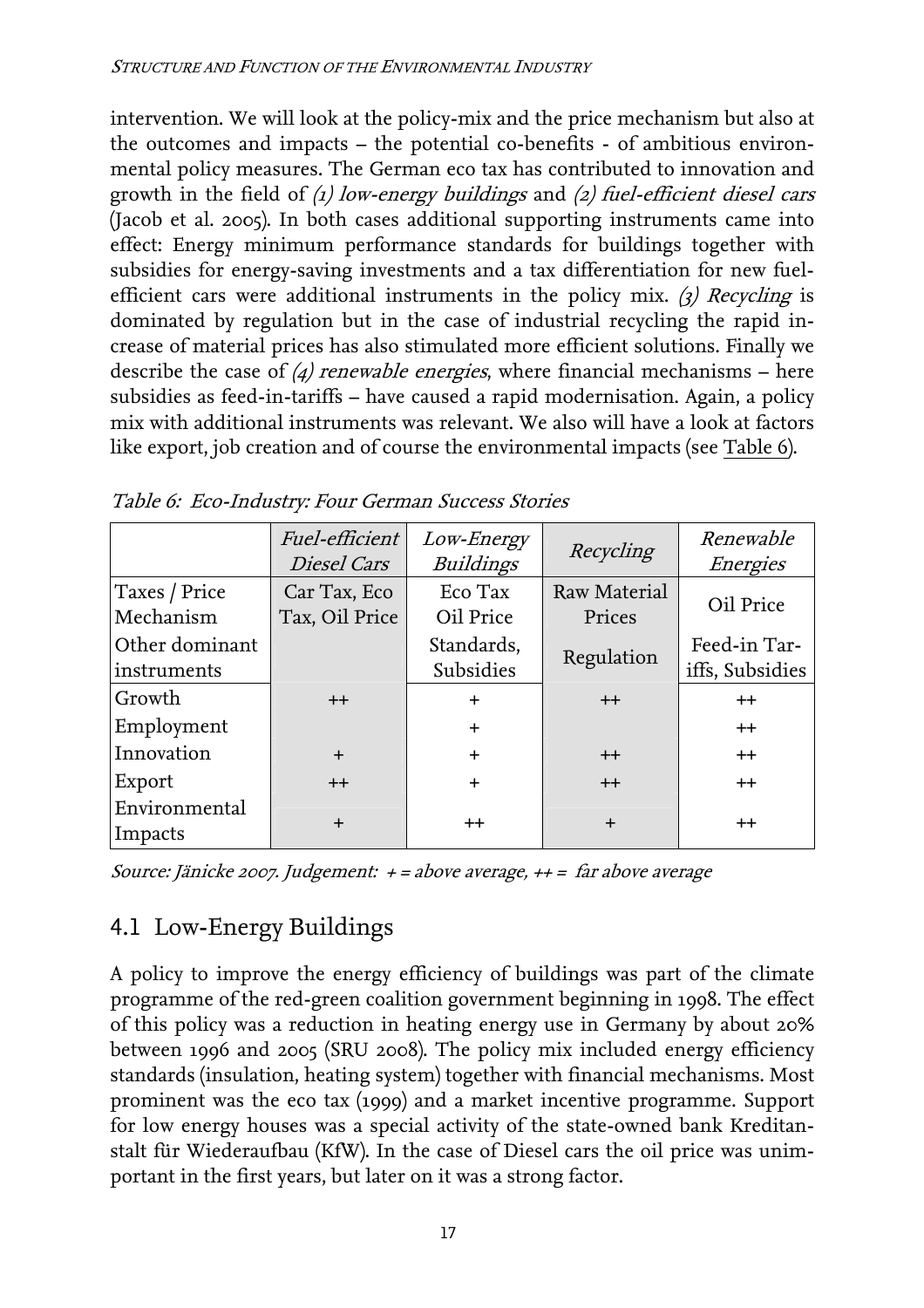There has been a rapidly expanding market for low energy houses in Germany after 1999. More than 14.000 very low-energy houses (27.000 flats, <4  $1/$  oil/m<sup>2</sup>) have been supported by the KfW between 1999 and 2007. The annual growth rate was above 30%, the sub-group of passive-energy houses  $\langle$ <1,5 l oil/m<sup>2</sup>) amounted more than 4.200 (6.300 flats) in 2007 (Figure 3). The cost difference compared with a normal house is only 8% (KfW 2007, BMU 2007, 59ff.). The subsidy has been increased in 2007, together with tightening of the efficiency standard by 30% (which after 2012 shall be strengthened again by 30%).The present energy standard (2002) is about 7 l oil/m<sup>2</sup> for single houses. The average energy consumption of older houses in Germany is 25  $1$  oil/m<sup>2</sup> (BMU 2007).



Figure 3: Passive Houses in Germany

Source: Kreditanstalt für Wiederaufbau 2007

As mentioned above, the investment in energy-efficient buildings in Germany amounted to 40 bn.  $\in$  in 2005. The construction industry – after a long recession – in 2008 noticed a new revival mainly due to the new energy and climate policy (Keitel 2008). The market for special components of low energy houses (e.g. insulation materials) is rapidly increasing. The market for heat pumps was similarly dynamic (a 44% increase in 2006). Germany also has by far the highest proportion of low energy houses, often pre-fabricated. Since the EU commission envisages the low energy house standard for 2015, this may be at least a good start. In the meantime (2008) the EU commission envisages a  $CO<sub>2</sub>$ -reduction for Germany in the housing and construction sector of 14% by the year 2020.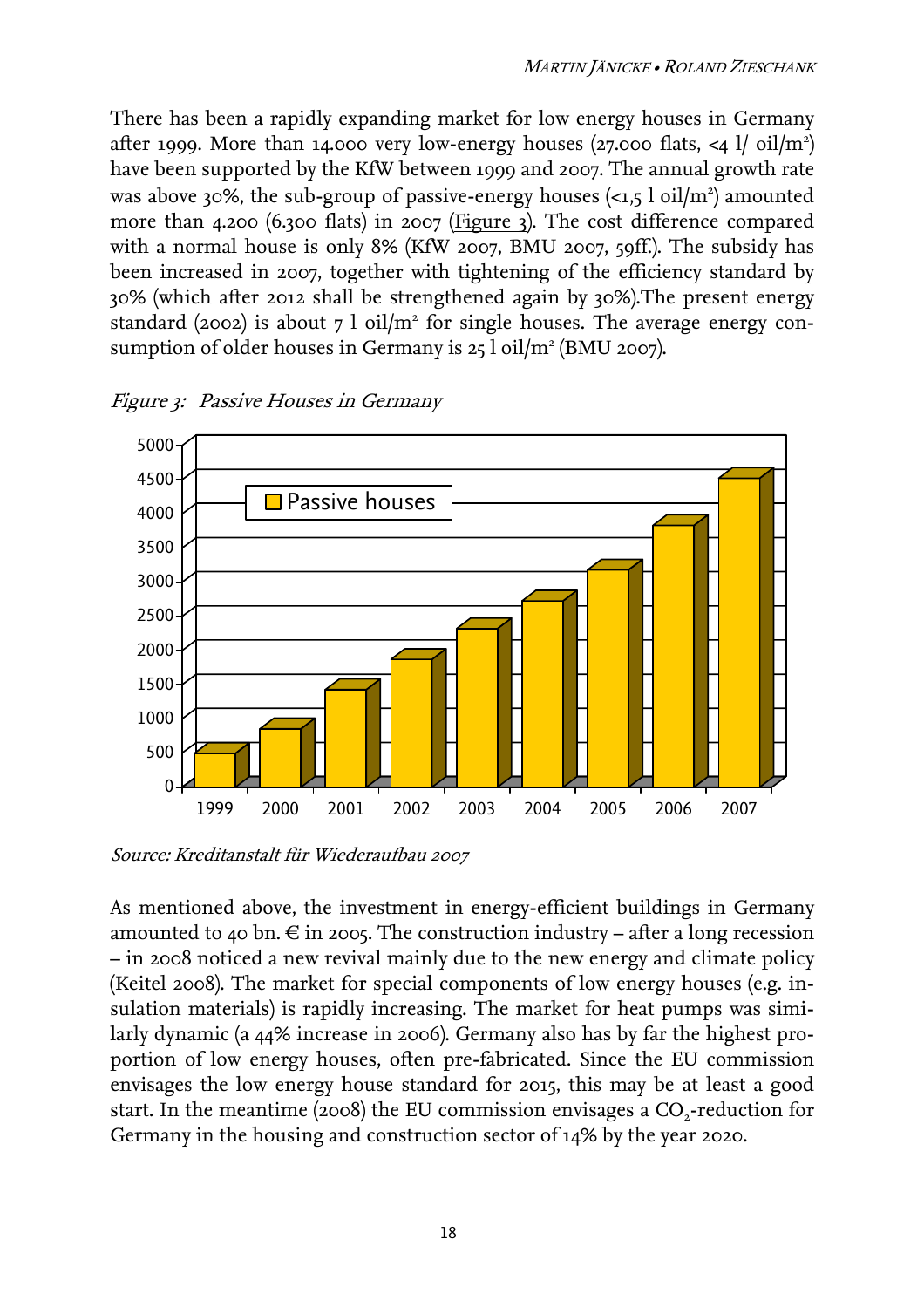# <span id="page-22-0"></span>4.2 Fuel-efficient Diesel Cars

The following case is also an illustration of the difficulty to draw a clear demarcation between EI and the rest of the economy. But cars with a fuel efficiency double that of the existing car fleet may be worth consideration in our context.

Diesel cars with a fuel consumption of  $3$  or  $5$  l/100 km came on the market in Germany in 1999 following a differentiation in the car tax which had been introduced in 1997. It explicitly supported fuel-efficient cars with a high tax bonus. This was a de facto bonus for Diesel (according to an earlier agreement between state governments and the German car industry). Only Diesel cars with fuel injection achieved the supported performance level. Paradoxically, the success of the most energy-efficient 3-liter Diesel cars (Volkswagen) was limited but the regulation of 1997 coincided successfully with the introduction of the eco tax by the red-green government. The eco tax was introduced in 1999 and added to the mineral oil tax which had already been strongly increased in the early 1990s. This led to a successive reorientation of German car drivers in other segments of the car fleet as well. The result was not only a market success of fuel-efficient Diesel cars (already having strong market position in Germany) but a general decrease of fuel consumption since 1999 (shortly after the start of the red-green government) which also influenced the  $CO<sub>2</sub>$  emissions of cars in general (see Figure 4).



Figure 4: CO<sub>2</sub> Emissions of Car Traffic in Germany 1990-2006 (in Mt)

Source: SRU 2005, 63, Statistisches Bundesamt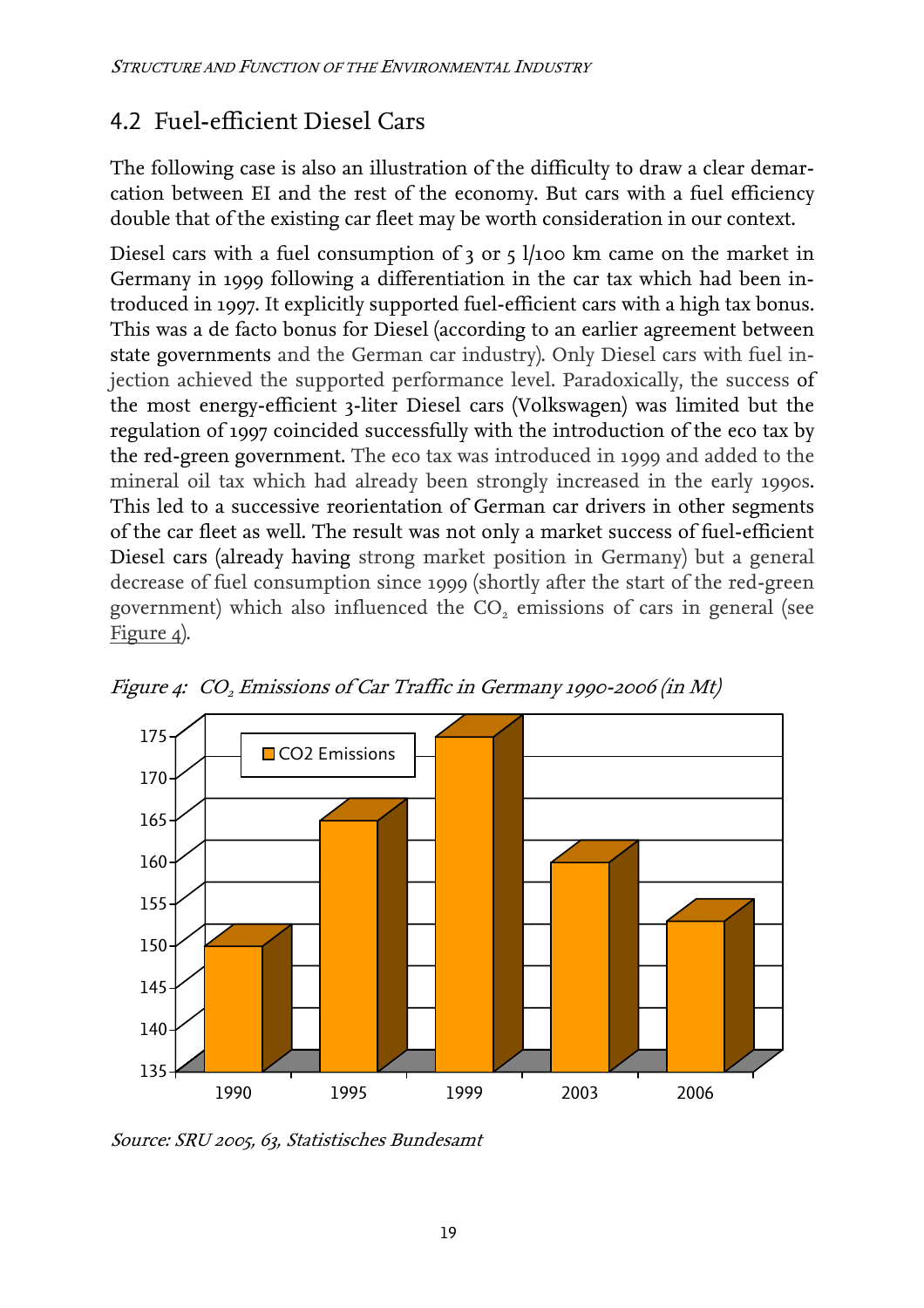The effect of both economic instruments was already visible before the oil price increased. Therefore the improved eco-efficiency can be explained to a high degree with the policy intervention, though the later effect of the oil price cannot be ignored.



Figure 5: Market Shares of Fuel-Efficient Diesel Cars

The economic result was a clear world market success of German Diesel cars, Germany here being the lead-market with the US market as early follower  $(Figure 5)$ .

It is interesting that this economic approach has been even more successfull in reducing  $CO<sub>2</sub>$  emissions if compared to the regulation-oriented policy of Japan: In July 2007 the Ministry of Economy, Trade and Industry, and the Ministry of Land, Infrastructure and Transport promulgated Japan's New Fuel Economy Standards for cars, as a part of the Law Concerning the Rational Use of Energy. Car producers are required to improve fuel efficiency, the new Top Runner Standard Values mean 16,8 kilometers per litre for cars by fiscal year 2015. (This is close to the 120 g/km target of the EU for 2012).

## <span id="page-23-0"></span>4.3 Recycling

The strategic economic role of recycling for sustainable growth is widely acknowledged. But so far policy success has been limited. Changes in modern economies will however underpin the worth of recycling:

Source: Jabob et al. 2005, p. 34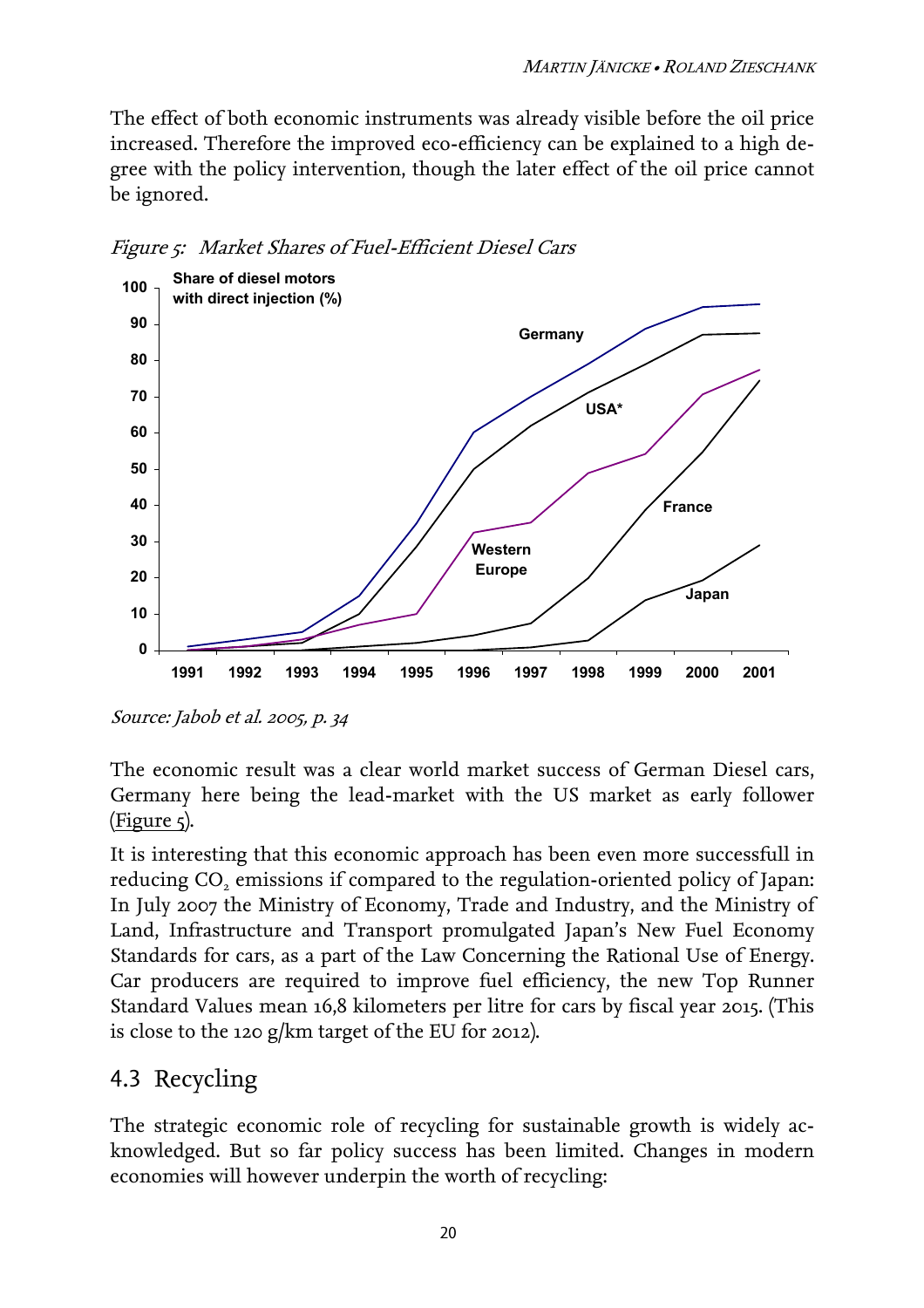45% of all production costs for German industry are due to costs of materials. This share has even increased. Labour costs on the other hand account for less than 20%. That means energy and raw materials which are included in waste will become a forgotten resource.

In times of rising resource prices these sunk costs could also reach a new market price. It will be of basic interest for a society to substitute new energy and raw materials. Additionally, in times of rising CO<sub>2</sub>-costs as induced by the EU-Emission Trading System, energy and material intensive industries in particular will have problems sustaining their competitiveness. Using recycled metal for example could cut emissions by four-fifths.

Recycling is therefore essential to *resource efficiency*: Resource productivity as a strategy to minimize the transformation of products from the natural system to the industrial system is accompanied by a strategy to minimize material flows from the sphere of production and consumption to nature.

In 1994, Germany introduced an ambitious recycling policy, which was strengthened in 2001 by a regulation which included a target to prevent any landfill without pre-treatment up to 2005. This was essentially a regulatory policy (a successful voluntary agreement of the construction industry being the exception). Töller (2007) in an examination of steering modes in German waste policies during the last 15 years, concludes that a perhaps supposed "withdrawal of the state", symbolised by deregulation, privatisation, or an increased intensity of societal self-regulation can not be witnessed in the case of German waste policies.

The German sustainable development strategy also formulated a target to increase the resource productivity by 100% between 1994 and 2020.

The policy caused an increase of recycling rates together with heat recovery from incineration, and it reduced the rate of final disposal to landfill from 63,5 mt. in the year 1998 to 45,7 mt. in 2005 (Statistisches Bundesamt 2007, 7). This also had a positive effect on the waste intensity of the economy (Figure 6). There was a clear decoupling of GNP-growth and waste generation beginning in 2000. The total waste generation in 2005 (332 mt.) was nearly 14% lower than in 1996 (385 mt.) (BMU 2007, 95f.). The second environmental benefit is a reduction of greenhouse gas emissions. According to the German ministry of environment 40 mt. CO<sub>2</sub>-equivalents have been avoided by waste management, mainly by closing down land-fill deposition sites (compared with 1990; BMU 2006, 37).

One reason for the trend mentioned is the decrease of construction waste due to the stagnation of the German economy after 2001. The advanced waste management policy (e.g. the phasing-out of landfill without pre-treatment), however, seems to have been the dominant cause. The third most relevant factor for the future is presumably the change in commodity prices in the last years (BGR/DESTATIS/UBA 2007, 17), especially the increase of economically important metals and materials.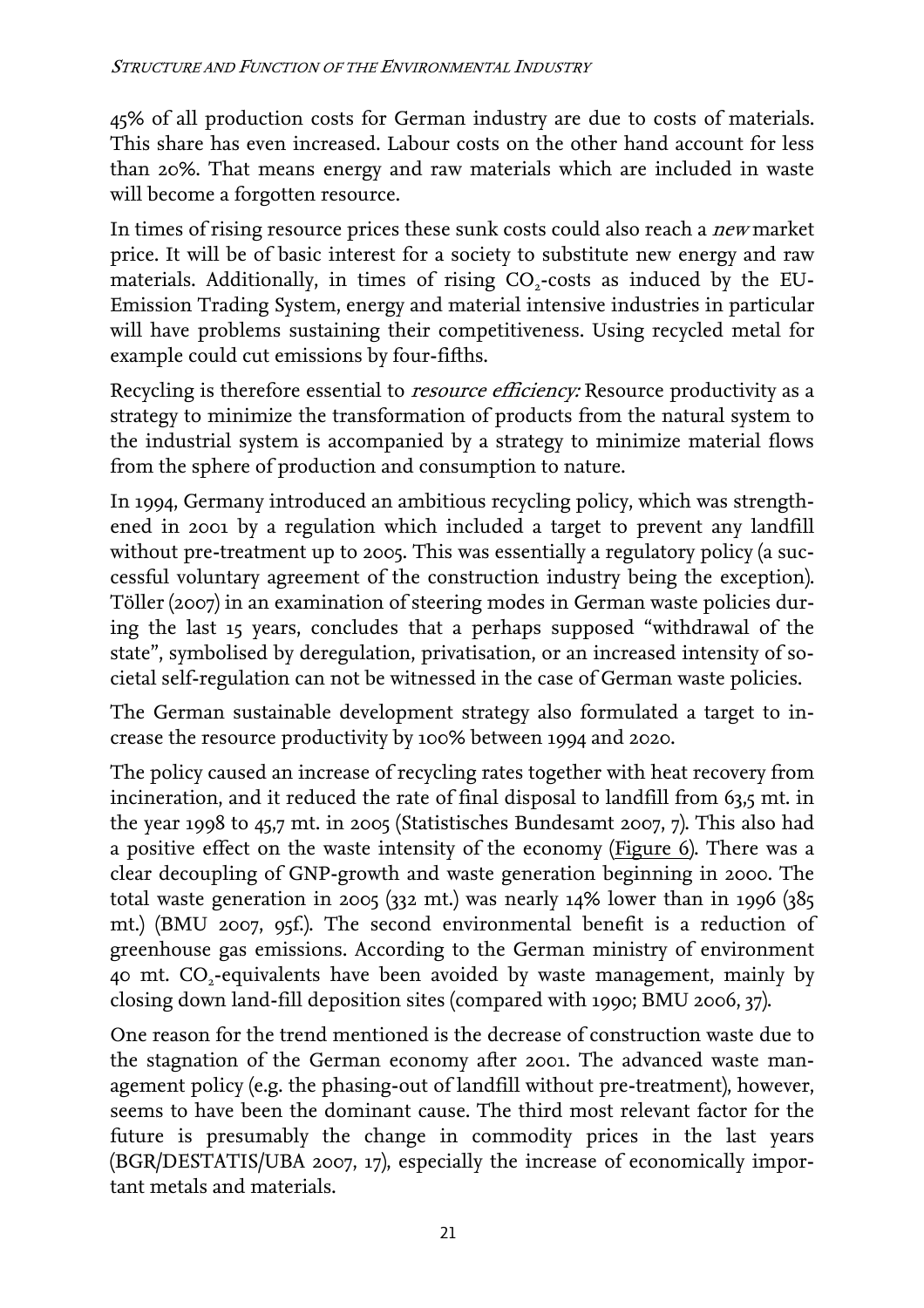

Figure 6: Germany: Intensity of waste generation 1996-2005 (kg/1000  $\in$  GDP)

Source: Statistisches Bundesamt 2006, 2007

Figure 7 shows a remarkable increase in the recycling rate of industrial waste in the last few years parallel to the rapid increase of raw material prices (2000-05: +80%, BMU 2007). The difference between industrial and municipal, or construction waste is also remarkable. The most plausible explanation is the immediate pressure of raw material prices on the industry as a hard cost factor. The price signal seems much less visible and relevant for the other sectors.

Figure 7: Recycling Rates in Germany 2002-2005 (in %)



Source (Data): Statistisches Bundesamt 2007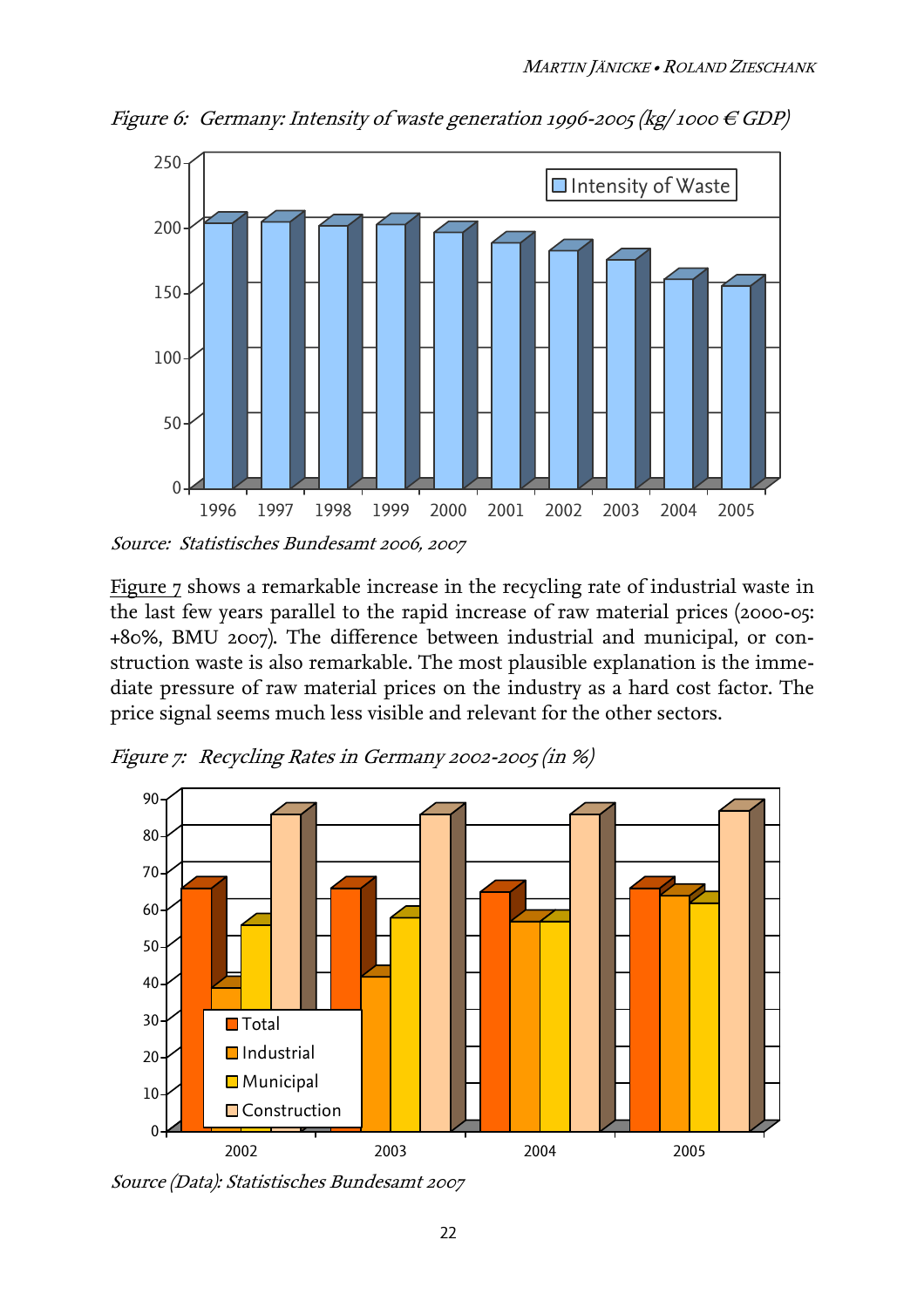Compared with UK (and most other EU member states) the German regulation caused a significant higher share of recycled or incinerated waste and consequently a significantly lower proportion of waste deposited in landfills. Regarding municipal waste this is shown in Figure 8.

The price mechanism - as an additional steering factor - becomes visible in the last years as regards industrial waste.





Source: Sander 2008, p.8 / following EUROSTAT 2007

 $\overline{a}$ 

The economic co-benefit of this policy was a rapid growth and an increased employment in the waste industry and the recycling sector. The ministry of environment calculates a turnover of the waste industry of about 50 bn.  $\in$  and an employment effect of about 250.000 jobs. In addition there was an annual saving ofraw material imports of about 3,7 bn.  $\in$ <sup>5</sup> The special recycling sector reached an annual growth of turnover of 13% between 2004 and 2006 (employment: 9%)

<span id="page-26-0"></span><sup>5</sup> Also the German Institut der Deutschen Wirtschaft (Biebeler/Mahammadzadeh/Selke 2008; Barth 2006) underpins the rising economic importance of re-use and recycling of raw materials.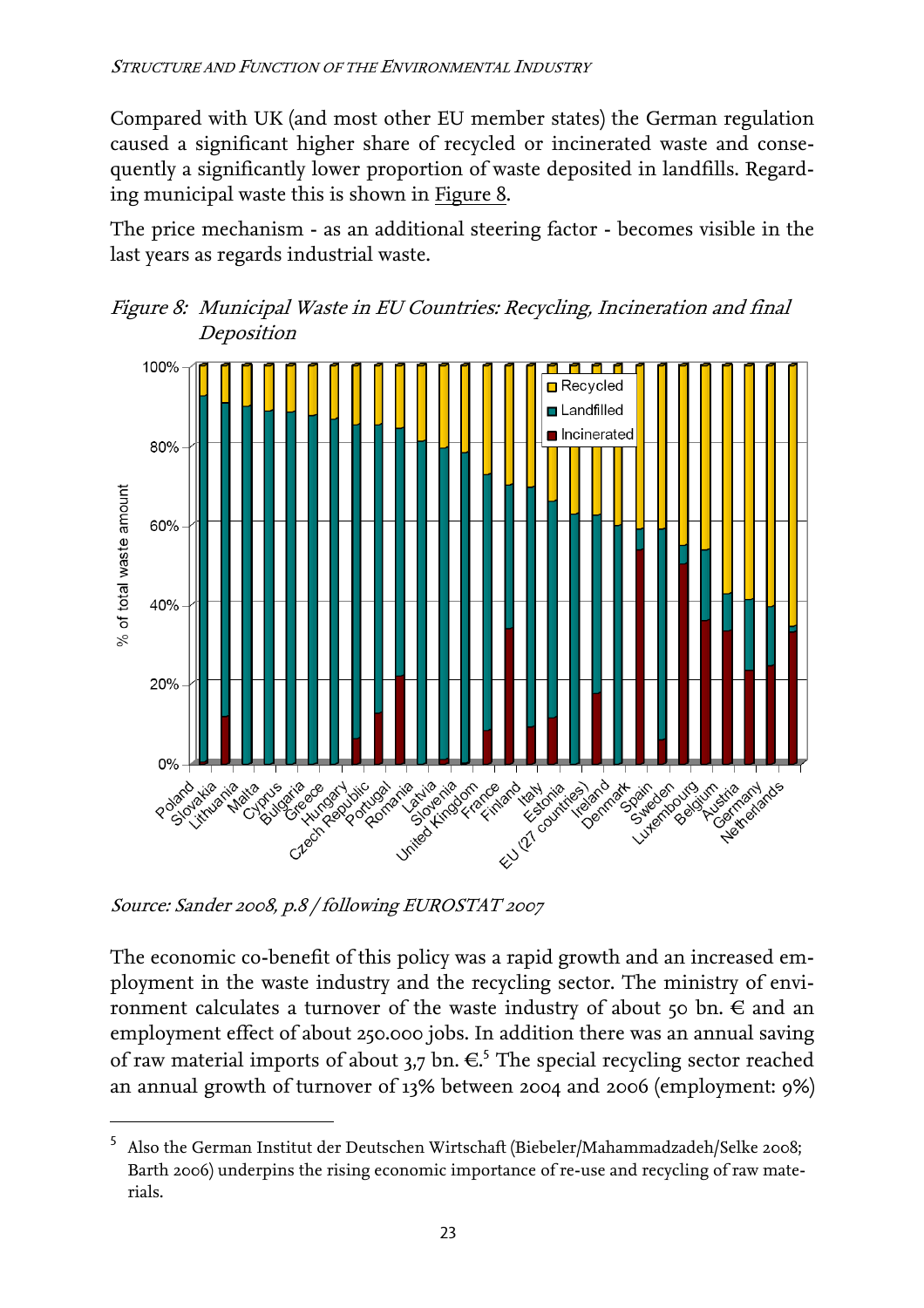and is expected to grow by 11% between 2007 and 2009 (employment: 7%) (BMU 2007, 15, 95-97). German recycling technologies have a 25% of the global market. The share of automatic separation technologies  $-$  a fast growing market  $-$  is 64% (ibid. 13, 105).

Statistics from DEFRA also show a high growth of the British waste management sector from 6,8 bn.  $\in$  (2000) to 11,9 bn.  $\in$  (2005). The employment figure is 69.000, including 17.000 jobs in the recycling sector. The share of landfilled municipal waste is higher in UK, and the proportion of recycling or incineration with heat recovery is lower than in Germany.

#### <span id="page-27-0"></span>4.4 Green Power

An ambitious regulation to stimulate renewable energy in the German power sector was introduced by the red-green coalition government (1998). This policy was very effective and has caused a rapid increase in renewable electricity: The original target of 12,5% share of electricity in 2010 has already been achieved in 2007 (about 14,2%). A new target was fixed in 2007: 25 - 30% in 2020 instead of more than 20%.

The main instrument - changing the relative prices of green power - has been the feed-in-tariffs which already existed in the 1990s (Electricity Feed In Act 1990) but have been significantly increased and broadened in 1998 by the Renewable Energy Resources Act (EEG). This meant attractive prices and obligatory feed-in for renewable electricity. In 2005 total fees achieved an amount of 4,19 bn.  $\in$  (3% additional electricity costs for households, BMU 2006, 2007). This instrument has been broadly adopted in other countries (Reiche 2005, Mez 2008).

The second instrument – again financial incentives – was support for investments by the "Market Incentive Programme" 2000-04: support for investment (about 665,4 mill.  $\in$ ). Again the public bank Kreditanstalt für Wiederaufbau played an important role. Financial incentives for alternative heating in buildings will rise to 350 mill.  $\epsilon$  in 2008 and up to 500 mill. In the year 2009. The role of rising oil prices cannot be ignored but there is no strong correlation with the investment in renewable power.

The increase in renewable power was remarkable. While from 1991 to 2001 there was a doubling of green power production (from 19 to 37 TWh/a), the next doubling took place only within five years (2006: 73, 2007: 86,7 TWh/a), again with a slight speeding-up in the last years.

The Environmental benefit of this policy was important:  $58$  mt.  $CO<sub>2</sub>$  emissions have been avoided in 2007, 14 mt. more than in 2006 (BEE 2008). No other instrument of the Germany climate policy is more effective (BMU 2007). There is of course also a positive impact on air pollution. In addition, external costs of some 8,6 bn.  $\in$  for the fiscal year 2007 could be avoided.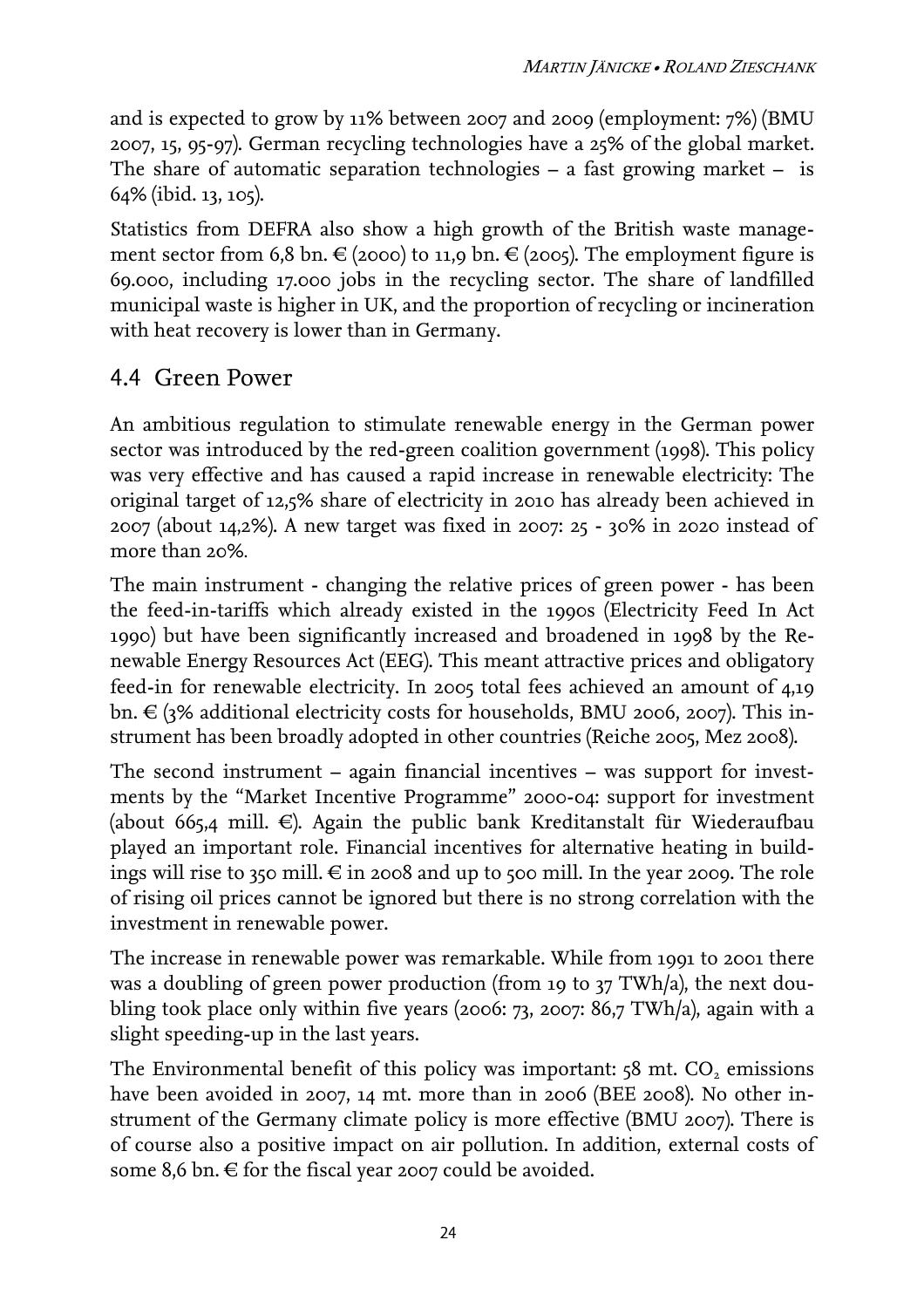The *Economic impact* may have been the most important: In 2007 the turnover over the green power sector was:  $25 \text{ bn} \in (2004: 12,3 \text{ bn} \in \mathbb{C})$ . The direct and indirect employment effect (2007) was 250.000 jobs. The forecast for 2020 (400.000) may already be too pessimistic (BMU 2007, 2008).

The additional costs per kWh of the feed-in tariffs (to be paid by the grid, i.e. by all households) was one cent in 2007 (1,5 cent in 2020). In 2008 the existing rate of lowering of the feed-in tariffs was revised; it is now 8-10 cents lower each year for PV. This subsidy as such could be viewed as an investment into the firstmover advantage of a strong export position for Germany in PV and wind energy. It could also be seen as a public investment in a remarkable innovation process: Immediately after 1998 a rapid increase of inventions (patents) in the area of renewable energy could be observed in Germany (OECD 2005). The global market share of Germany for biogas technologies is 65%, for PV 41% and for wind energy 24% (BMU 2007, 41).





Source: BMU / BEE 2008

The structure of the renewable energy industry will change rapidly, when current dynamics relating to innovation processes and 'economies of scale' go on: Expert estimations anticipate that in 2010 in South Germany the reduction of production costs of solar energy will reach the level of  $o,15 \notin$  per kwh (or in California 0,11  $\in$  and in Spain about 0,10  $\in$  per kwh). In this case solar energy will reach 'grid parity' and will be fully competitive with coal-fired power plants, especially if accompanied by a realistic price scheme of CO<sub>2</sub>-emission trading. The market for the production of solar energy plants seems to be 'unlimited'.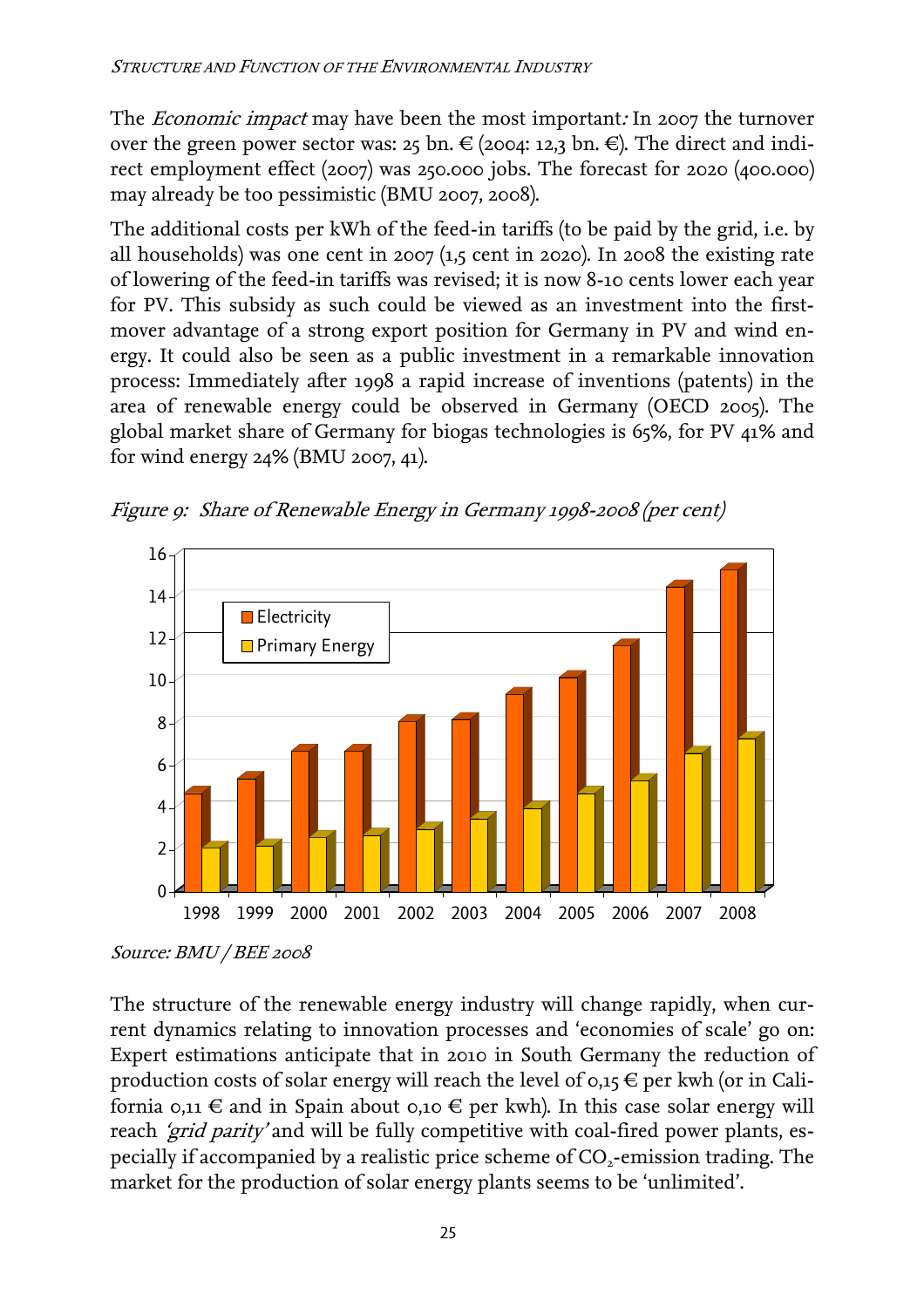## <span id="page-29-0"></span>5 Conclusions

Regarding the structure, function and dynamics of the environmental industry we come to the following conclusions:

- The environmental industry is a remarkable, fast growing "sector" of the European industry. It has been underestimated because there is an inherent statistical boundary problem and the picture is incomplete. Even the best European study of Ernst & Young (2006) on EI clearly underestimates the total calculable turnover of the EU-25 EI (at least 2,6 instead of 2.2 % of GDP). Figures for renewables are too low, and others are not included due to insufficient data. But the German investment caused by climate policy alone amounts to 5% of the GDP (2005). The EI is also larger if specified sub-groups are included which are less "visible" in terms of statistics. It would be largest if the present mainstreaming of eco efficiency within enterprises could be taken into account in terms of statistics.
- The environmental industry essentially has two faces: traditional pollution control and resource management, the latter being the larger part if we use a more plausible classification (e.g. including waste management/recycling into the resource management part). Resource management is also characterised by high growth. The demand for pollution control technologies on the other hand is rather stagnating in advanced European economies like Germany.
- Pollution control or end-of-pipe treatment has its stable function in the process of industrial growth and remains a field of possible innovation (e.g. membrane technology or CCS). But as a rule it has no positive effect on resource productivity (often the contrary is true), whereas resource management is central for resource productivity and sustainable growth. Therefore it makes sense to differentiate both sub-classes of the EI more systematically.

To get a better picture of the dynamics within the resource management part of the EI we have used the German case, being the most advanced case in Europe. This made it also easier to exclude the influence of resource prices which is a general factor compared with the specific factors of the German case. We have focused on four success stories regarding environmental and climate policy: low-energy houses, fuel-efficient Diesel cars, industrial recycling and renewable energy. They at least illustrate the large potential of resource efficient innovation affected by ambitious environmental policy measures. In this way they can be cautiously interpreted as follows:

• There is multiple win-win potential for technology-based environmental policy. The four cases show the economic co-benefits of innovation, growth, successful export and employment (the net job effect may give a different but not a contradicting picture). The advantage of increased resource productivity it is implicit in the selection of our cases.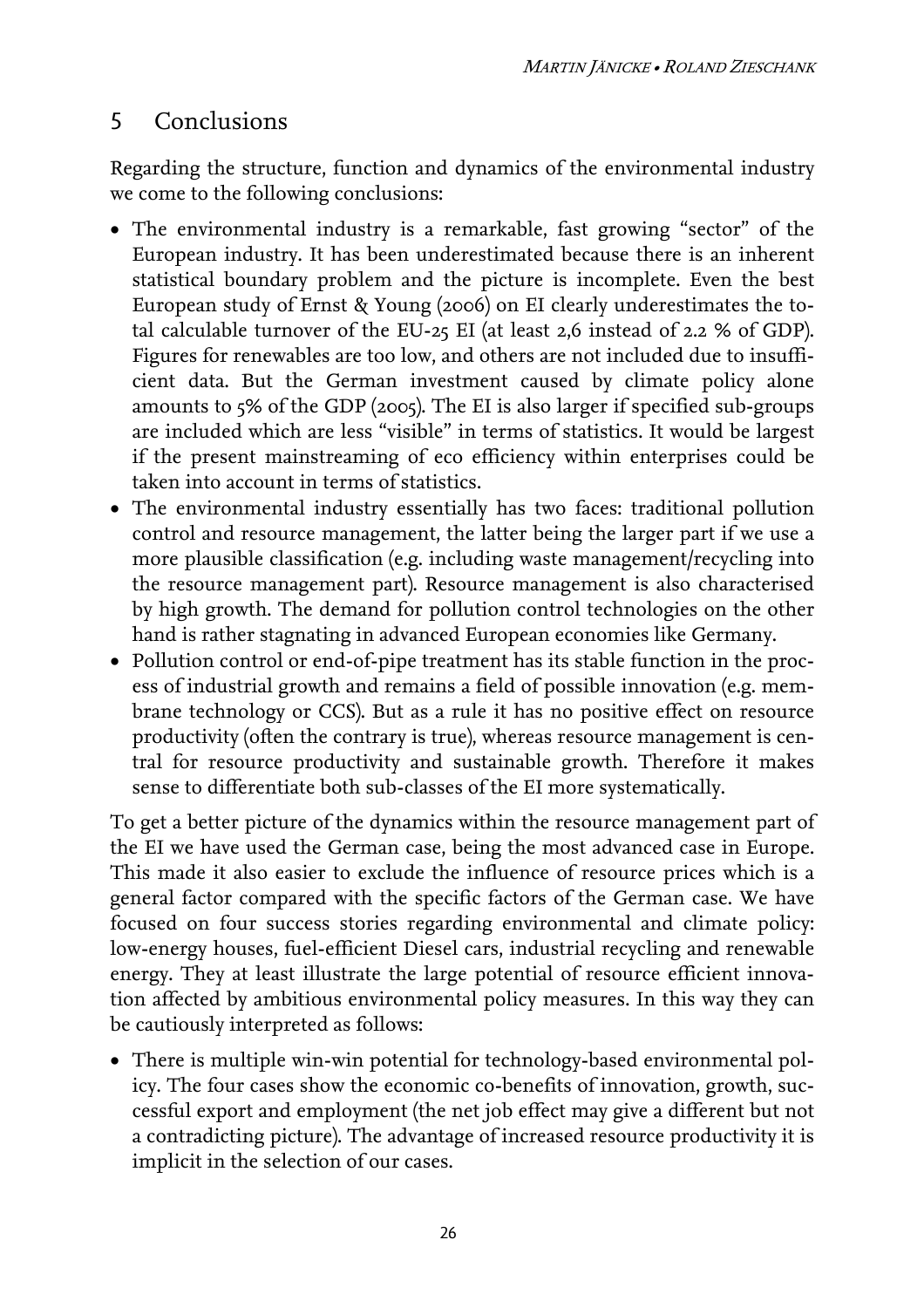- Strict and calculable environmental policy measures can stimulate innovation. In the cases of energy-efficient buildings and renewable energy it stimulated clearly the feed-back of the innovation cycle from diffusion to invention. This would mean that a strict environmental policy can also enlarge the technical potential and the available options.
- Government intervention was essential, generally through a policy mix of different instruments. The combination of the price mechanism and regulation was crucial. The change of relative prices – whether by taxes, subsidies or the market – had a dominant influence. Taxation was a strong driver in the first two cases (fuel-efficient cars and buildings). Regulation was important in the case of recycling, but the role of the price mechanism was visible in the case of industrial waste management as well.
- Sustainable growth in our cases was not only policy-driven but also depended on an innovative type of industry, the resource management sector of the environmental industry.

Changes of relative prices – together with regulation - had clear steering effects notwithstanding their causes: taxes, subsidies, or market dynamics. However, it makes a distributional difference whether the price difference creates income in OPEC countries or in the national public budget. Therefore ETR in principle is the better solution. Though subsidies (including feed-in tariffs) have proven important as specific market support for certain technologies, ETR together with regulation seems the best general mechanism to stimulate a broader range of innovations.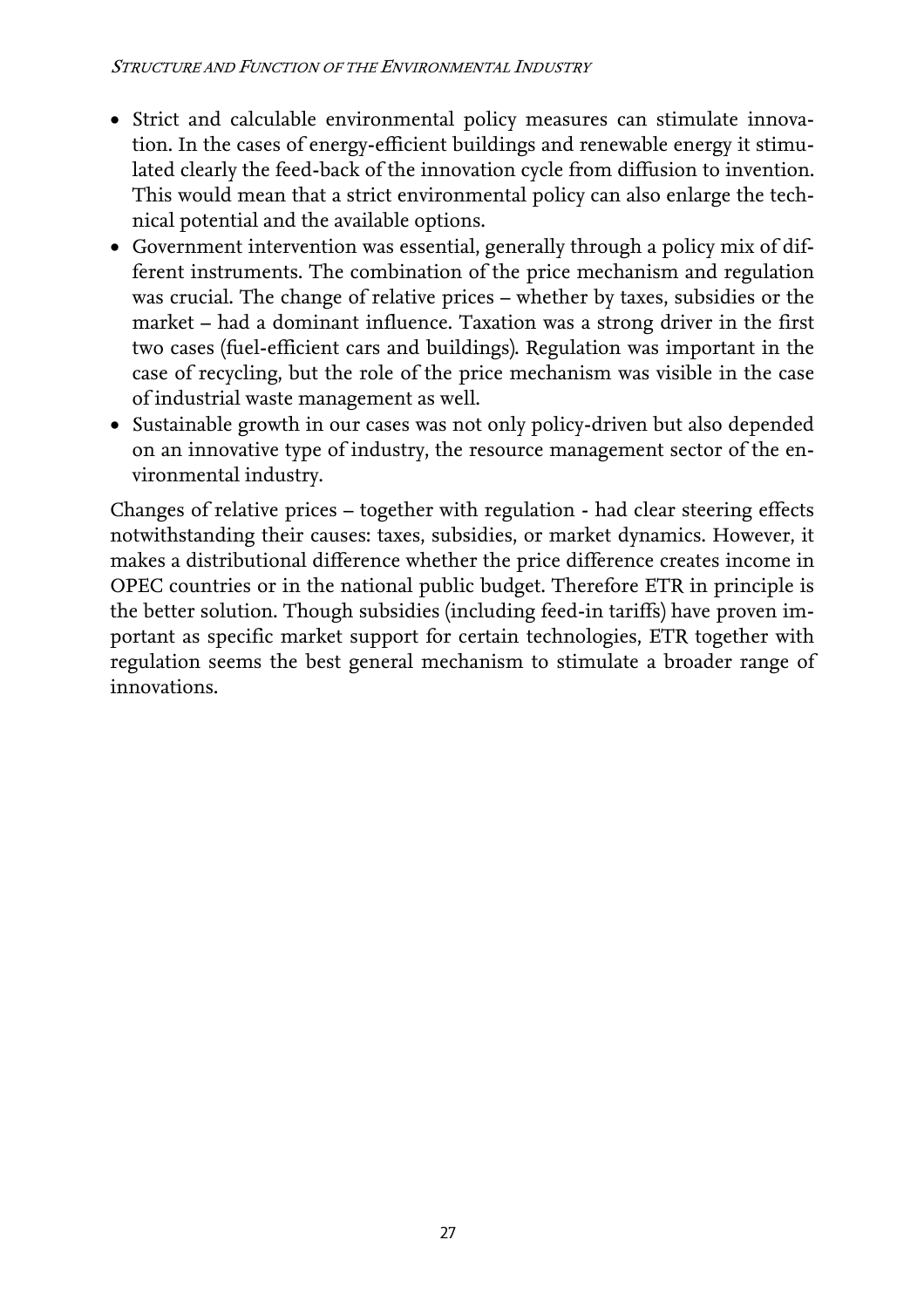#### <span id="page-31-0"></span>References

- ADAME (Agence de l'Environnement et de la Maîtrise de l'Energie) (2007): Comparaisons internationales de l'efficacité énergétique. In: ADAME Stratégie & études, No.6. Angers.
- Allianz Dresdner Economic Research / The Lisbon council (2008)l: European Growth and Jobs Monitor. Indicators for Success in the Knowledge Economy. Frankfurt / M. (Special Report: Energy efficiency – a key driver of growth).
- Andersen, Mikael Skou (2007): Environmental tax reforms in Europe. In: Competitiveness Effects of Environental Tax Reforms (COMETR), pp. 6-14. Final Report to the European Commission, DG Research and DG Taxation and Customs Union (Summary report 2007).
- Ayres, Robert U., /van den Bergh, Jeroen, C.J.M. (2005): A Theory of Economic Growth with Material/Energy Resources and Dematerialization: Interaction of the three Growth Mechanisms. In: Ecological Economics 55 (2005), pp. 96-118.
- Barth, H. (2006): Umwelteffizienz im internationalen Vergleich. In: Vierteljahresschrift zur empirischen Wirtschaftsforschung aus dem Institut der deutschen Wirtschaft Köln, 33. Jg. H. 4/2006.
- BEE (2008): Bundesverband Erneuerbare Energie e.V. (BEE): 2007 Rekordwerte trotz gebremstem Wachstum. URL: http://www.energie-antworten.de/uploads/Praesentation\_BEE\_Jahrespressekonferenz\_EE\_2007.pdf
- Beise, Marian / Rennings, Klaus (2003): Lead Markets for Environmental Innovations, ZEW Discussion Paper 03-01. Mannheim.
- Biebeler, H. / Mahammadzadeh, M./ Selke, J.-W. (2008): Globaler Wandel aus der Sicht der Wirtschaft. Chancen und Risiken, Forschungsbedarf und Innovationshemmnisse. In: Analysen – Forschungsberichte aus dem Institut der deutschen Wirtschaft, Nr. 36. Köln.
- Bundesministerium für Umwelt, Naturschutz und Reaktorsicherheit (Hrsg.) (2008): Entwicklung der erneuerbaren Energien in Deutschland im Jahr 2007. Grafiken und Tabellen. Berlin.
- Bundesministerium für Umwelt, Naturschutz und Reaktorsicherheit (Hrsg.) (2007): GreenTech made in Germany. Umwelttechnologie-Atlas für Deutschland. München. (Studie von Roland Berger Strategy Consultants im Auftrag des BMU).
- Bundesministerium für Umwelt, Naturschutz und Reaktorsicherheit (Hrsg.) (2006): Renewable Energy Sources in Figures – National and International Development. Berlin.
- Bundesregierung Deutschland (2004): Fortschrittsbericht 2004. Perspektiven für Deutschland. Unsere Strategie für eine nachhaltige Entwicklung. Berlin
- DTI / DEFRA (2006): Bridging the gap between environmental necessity and economic opportunity. Environmental Innovation. First Report of the Environmental Innovations Advisory Group. London.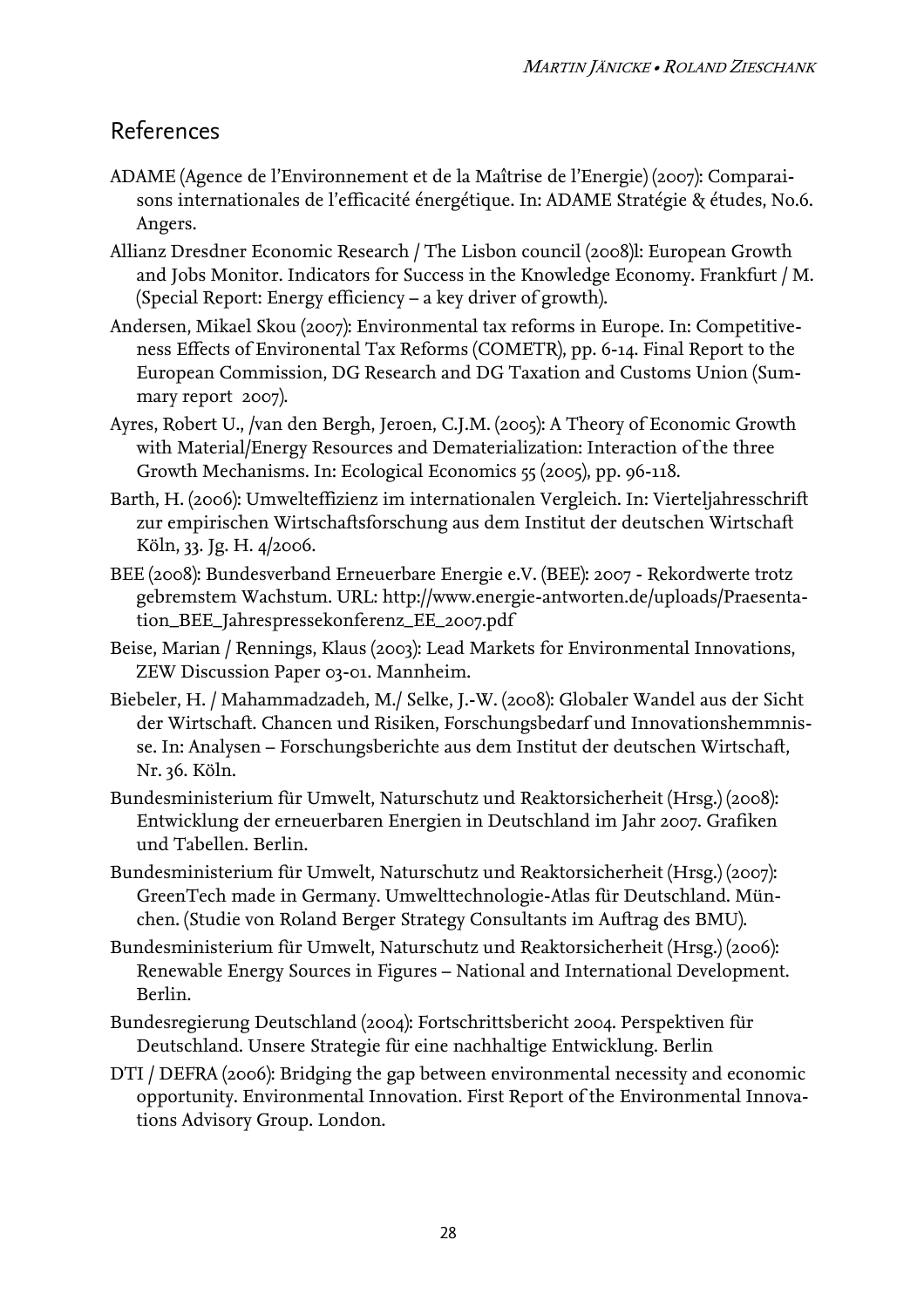- Ekins, Paul / Venn, Andrew (2006): Assessing Innovation Dynamics Induced by Environmental Policy, Report prepared by the Policy Studies Institute, London, for the DG Environment. Brussels (Ms).
- Ernst & Young / European Commission DG Environment (2006): Eco-Industry, its size, employment, perspectives and barriers to growth in an enlarged EU. Final report. Brussels.
- Esty, D. C. et al. (2006) : Pilot 2006. Environmental Performance Index, URL: http://[www.yale.edu/epi](http://www.yale.edu/epi)
- Federal Statistical Office of Germany (2007): Sustainable Development in Germany. Indicator Report 2006. Wiesbaden.
- Fraunhofer Institut für System- und Innovationsforschung (2008): Wirtschaftliche Bewertung von Maßnahmen des integrierten Klimaprogramms (IEKP), Zusammenfassung und Zwischenbericht. In Kooperation mit Öko-Institut Berlin, Forschungszentrum Jülich und Dr. Hans-Joachim Ziesing.
- Frondel, Manuel / Horbach, Jens / Rennings, Klaus (2007): End-of-pipe or cleaner production – An empirical comparison of environmental innovation decisions across OECD countries. In: Johnstone, Nick (Ed.): Environmental Policy and Corporate behaviour. Cheltenham, Northampton, pp. 174-212 (OECD).
- GHK, Cambridge Econometrics, IEEP (2007): "Links between the environment, economy and jobs".
- Jacob, Klaus et al. (2005): Lead Markets for Environmental Innovations. Heidelberg.
- Jänicke, Martin / Jacob, Klaus: Lead Markets for Environmental Innovations: A New Role for the Nation State. In: Jänicke, Martin / Jacob, Klaus (Eds.): Environmental Governance in Global Perspective. New Approaches to Ecological Modernisation. Berlin 2006, pp. 30-50, (= Forschungsstelle für Umweltpolitik, FU Berlin, FFU rep 01-2006, Special edition on the occasion of the 20th anniversary of the Environmental Policy Research Centre).
- Jänicke, Martin (2008): Megatrend Umweltinnovation. München.
- Jochem, E. / Jaeger, C. et al. (2008): Investitionen für ein klimafreundliches Deutschland. Studie im Auftrag des Bundesministeriums für Umwelt, Naturschutz und Reaktorsicherheit. Zwischenbericht. Potsdam/Karlsruhe.
- Jungnitz, Ariane (2007): Decomposition Analysis: Energy, Material, Greenhouse Gases in Germany. Gesellschaft für Wirtschaftliche Strukturforschung. Osnabrück. (Working Paper 2007; petrE-project).
- Keitel, Hans-Peter (2008): "Ganzheitlich denken Qualität bauen Klimaprobleme lösen. Rede des Präsidenten des Hauptverbandes der Deutschen Bauindustrie zum Tag der Deutschen Bauindustrie am 26. Juni 2008 in Berlin (Ms.).
- Köppl, Angela (2007): Dynamics in the Environmental Industry: The Case of Austria, Workshop on Environment – Innovation – Employment of the Ministry of Environment Berlin, April 19-20, 2007.
- Klemmer, Paul (Ed.) (1999): Innovationen und Umwelt. Berlin.
- McKinsey Global Institute (2008): The Case for Investing in Energy Productivity.